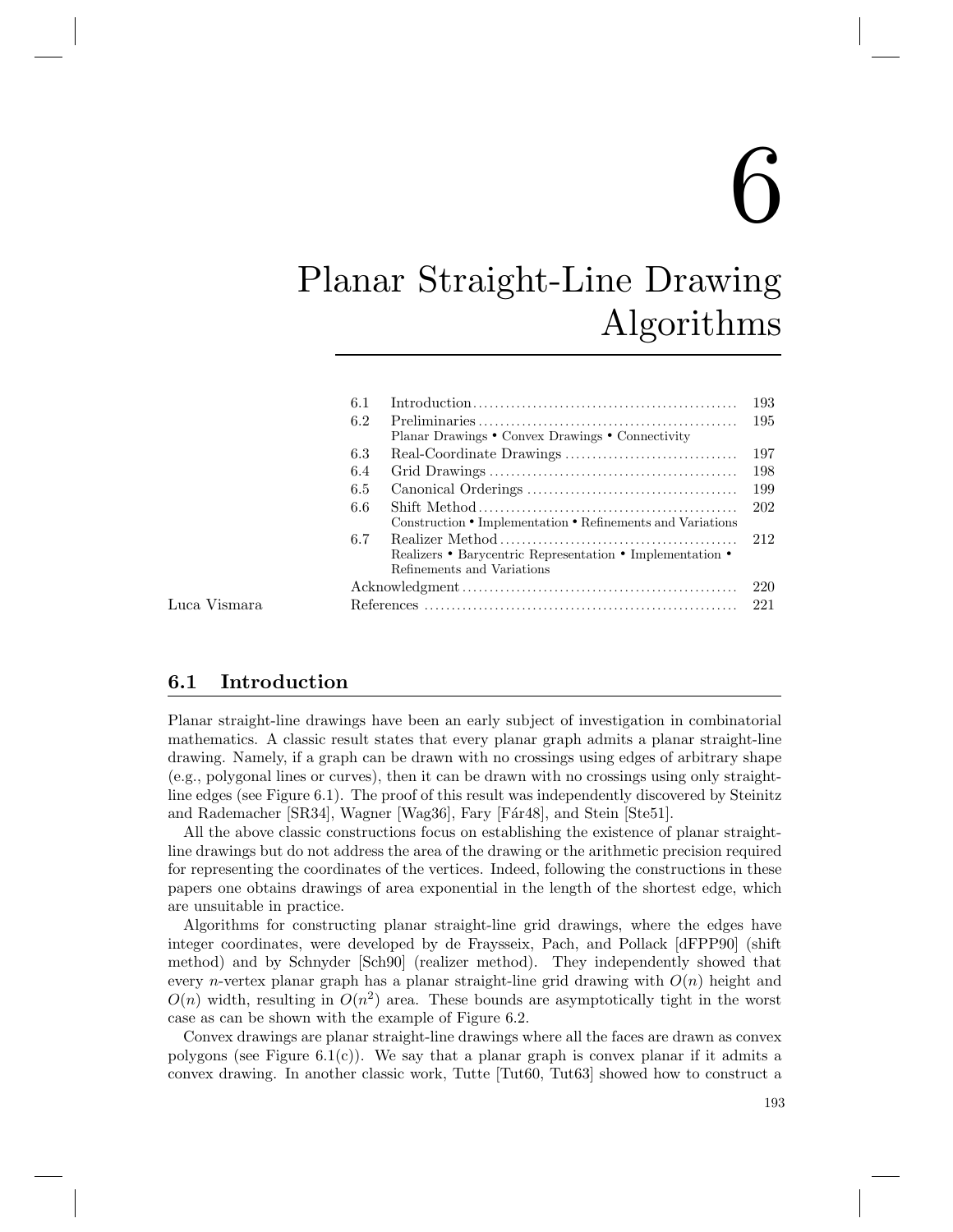

Figure 6.1 Examples of planar drawings of the same graph: (a) planar drawing with curved edges; (b) planar straight-line drawing; (c) planar convex drawing.

convex planar drawing of every triconnected planar graph. His method places the vertices of the external face on an arbitrary convex polygon and computes the coordinates of the remaining vertices by solving a system of linear equations.

The rest of this chapter is organized as follows. Basic definitions are introduced in Section 6.2. Tutte's classic algebraic method for convex drawings is presented in Section 6.3. Area bounds for planar straight-line grid drawings computed by the shift method and by the realizer method are summarized in Section 6.4. Canonical orderings of planar graphs are discussed in Section 6.5. Section 6.6 describes the shift method and Section 6.7 describes the realizer method.

For further details on the subject of planar drawings of graphs, we refer the reader to the book by Nishizeki and Rahman [NR04] and the survey by Di Battista and Frati [DF13]. See also the work by Cruz and Garg [CG95] for a declarative approach to the construction of planar drawings.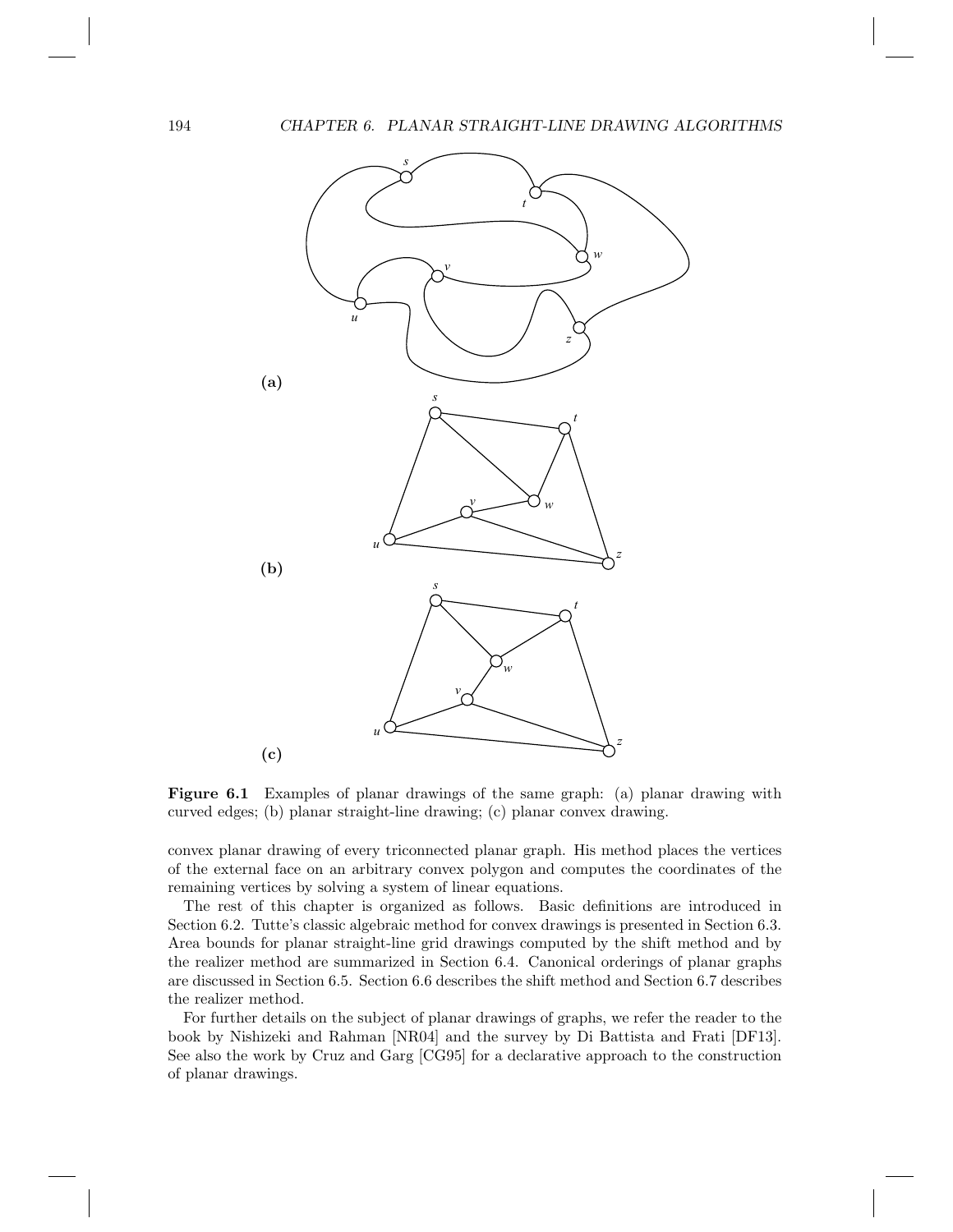#### 6.2. PRELIMINARIES 195



**Figure 6.2** Planar straight-line grid drawing of graph  $S_5$  consisting of five nested cycles of four vertices. This drawing has height 9 and width 9. In general, graph  $S_k$  has 4k vertices and requires height and width proportional to  $k$  in any planar-straight-line grid drawing.

#### 6.2 Preliminaries

#### 6.2.1 Planar Drawings

In the context of this chapter, a *drawing* of a graph  $G$  is a mapping of each vertex  $v$  of  $G$ to a distinct point  $P(v) = (v_x, v_y)$  of the plane<sup>1</sup> and of each edge  $(u, v)$  of G to a simple Jordan curve with endpoints  $P(u)$  and  $P(v)$ . A *straight-line drawing* is a drawing in which every edge is mapped to a straight-line segment; more formally, a straight-line drawing is an injective function  $f: v \in V \to (v_x, v_y) \in \mathbb{R}^2$ .

A drawing is planar if no two edges intersect, except, possibly, at common endpoints. A graph is planar if it has a planar drawing. Two planar drawings of a planar graph G are *equivalent* if, for each vertex  $v$ , they have the same circular clockwise sequence of edges incident with  $v$ . Hence, the planar drawings of  $G$  are partitioned into equivalence classes. Each of those classes is called an embedding of G. An embedded planar graph (also plane graph) is a planar graph with a prescribed embedding. A triconnected planar graph has a unique embedding, up to a reflection. A planar drawing divides the plane into topologically connected regions delimited by cycles; these cycles are called *faces*. The *external* face is the cycle delimiting the unbounded region; all the other faces are *internal*. Two equivalent planar drawings have the same faces. Hence, one can refer to the faces of an embedding. A vertex or edge of a plane graph is said to be external if it belongs to the external face, and internal otherwise.

A maximal planar graph is a planar graph with the maximal number of edges, i.e., adding an edge between any two vertices destroys its planarity. Note that in a maximal planar graph all faces consist of three edges. An outerplanar graph is a planar graph that admits a planar drawing with all its vertices on the same (say, the external) face; such a drawing is called an outerplanar drawing.

Let G be a plane graph; the *dual graph*  $G^*$  of G is defined as follows: (i) each face f of G has a dual vertex  $f^*$  in  $G^*$ ; (ii) each vertex v of G has a dual face  $v^*$  in  $G^*$ ; (iii) let e be

<sup>&</sup>lt;sup>1</sup>We will use interchangeably  $(v_x, v_y)$  and  $(x(v), y(v))$  to denote the coordinates of  $P(v)$ .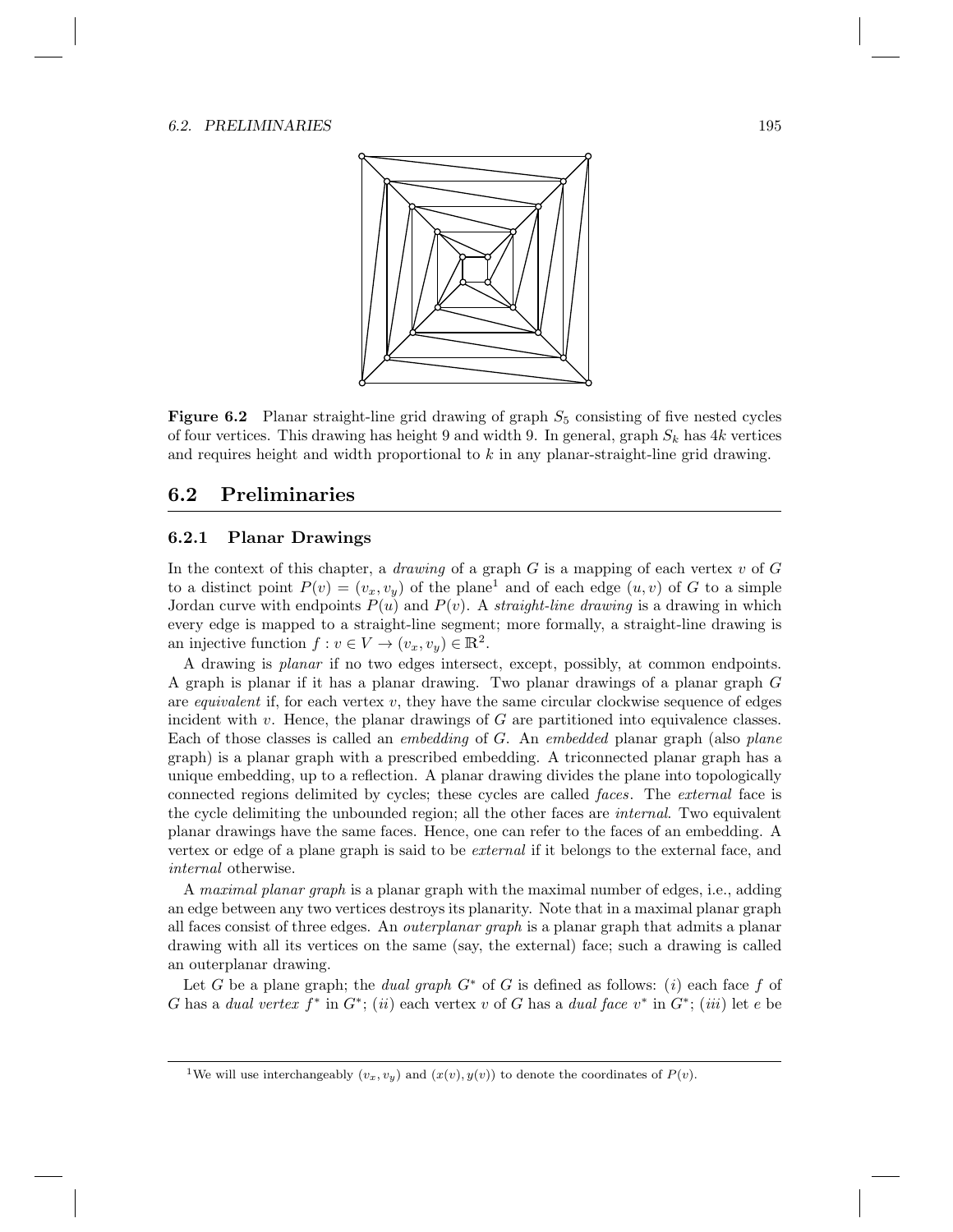an edge of G and let  $f_1$  and  $f_2$  be the two faces of G incident with e (note that  $f_1$  and  $f_2$ may not be distinct); e has a *dual edge*  $e^* = (f_1^*, f_2^*)$  in  $G^*$ .

#### 6.2.2 Convex Drawings

A polygon is a finite set of segments such that every segment endpoint is shared by exactly two segments and no subset of segments has the same property. A polygon is *simple* if there is no pair of nonconsecutive segments sharing a point. A simple polygon is convex if its interior is a convex set. A simple polygon is *strictly convex* if its interior is a strictly convex set, i.e., no 180 $\degree$  angle is allowed. A *convex drawing* of a planar graph G is a planar straightline drawing of G in which all faces are drawn as convex polygons (see Figure 6.3(a)). A strictly convex drawing of a planar graph  $G$  is a planar straight-line drawing of  $G$  in which all faces are drawn as strictly convex polygons (see Figure  $6.3(b)$ ). A planar graph is said to be (strictly) convex planar if it admits a (strictly) convex drawing.



**Figure 6.3** (a) A convex drawing of a biconnected planar graph  $G$ . (b) A strictly convex drawing of a biconnected planar graph G.

#### 6.2.3 Connectivity

We recall some basic definitions on connectivity. A separating  $k$ -set of a graph is a set of k vertices whose removal disconnects the graph; separating 1-sets and 2-sets are called cutvertices and separation pairs, respectively. A graph is k-connected if it contains more than k vertices and no separating  $(k-1)$ -set; 1-connected, 2-connected, and 3-connected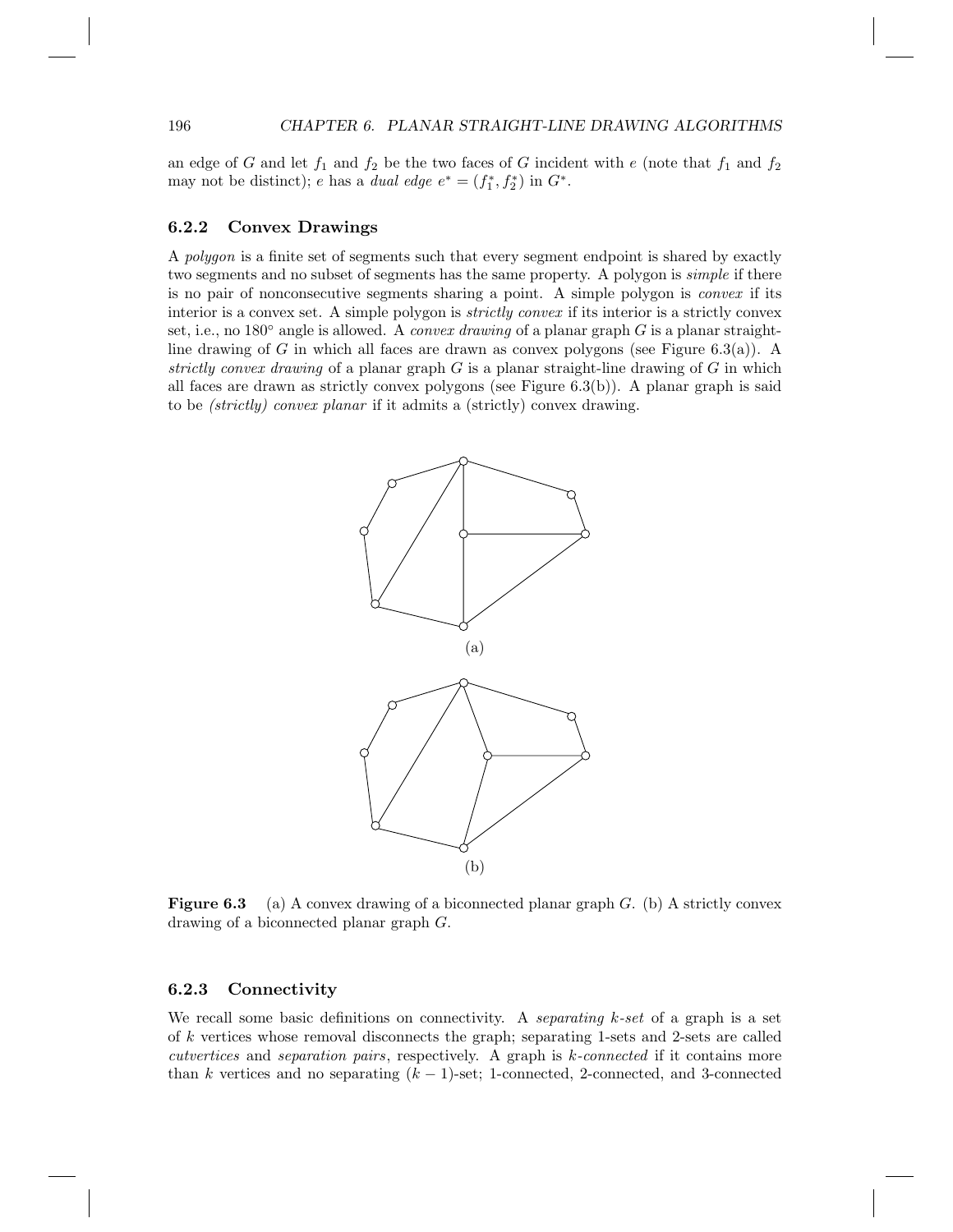#### 6.3. REAL-COORDINATE DRAWINGS 197

graphs are called connected, biconnected, and triconnected, respectively. A separating edge of a graph is an edge whose removal disconnects the graph.

The biconnected components of a connected graph (also called blocks) are its maximal biconnected subgraphs and its separating edges. The triconnected components of a biconnected graph G are defined as follows [HT73].

If  $G$  is triconnected, then  $G$  itself is the unique triconnected component of  $G$ . Otherwise, let  $\{u, v\}$  be a separation pair of G. We partition the edges of G into two disjoint subsets  $E_1$  and  $E_2$ ,  $|E_1| \geq 2$ ,  $|E_2| \geq 2$ , such that the subgraphs  $G_1$  and  $G_2$  induced by them have only vertices u and v in common. Graphs  $G'_1 = G_1 + (u, v)$  and  $G'_2 = G_2 + (u, v)$  are called the *split graphs* of G with respect to  $\{u, v\}$  (multiple edges are allowed); edge  $(u, v)$ in  $G'_1$  and  $G'_2$  is called a *virtual edge*. Dividing G into split graphs  $G'_1$  and  $G'_2$  is called splitting. Reassembling split graphs  $G'_1$  and  $G'_2$  into G, is called merging. Note that only split graphs that resulted from the same splitting operation can be merged together. We continue the splitting process recursively on  $G'_1$  and  $G'_2$  until no further splitting is possible. Each resulting graph is either a triconnected simple graph, or a set of three multiple edges (called "*triple bond*" in  $[HT73]$ ), or a cycle of length three (called "*triangle*" in  $[HT73]$ ). The *triconnected components* of G are obtained from these graphs by merging the "triple" bonds" into maximal sets of multiple edges (called "bonds" in [HT73]), and the "triangles" into maximal simple cycles (called "*polygons*" in [HT73]). When merging "triple bonds" into "bonds" and "triangles" into "polygons," virtual edges with both endvertices in common are removed; we refer to the remaining virtual edges at the end of the merging process as the virtual edges of the triconnected components. Note that, although the graphs obtained at the end of the splitting process depend on the order of the splittings, the triconnected components of G are unique. See [HT73] for further details.

In the rest of the chapter, we denote by  $n, m$ , and  $l$  the number of vertices, edges, and faces of a plane graph, respectively; we always assume  $n \geq 3$ . Unless otherwise specified, graphs are assumed to be simple, i.e., without self-loops and multiple edges. Often, we do not distinguish between a vertex (edge) of  $G$  and the point (segment) representing it.

We recall *Euler's formula*, which holds for every plane graph, and two bounds for the number of edges and faces of a plane graph (the equalities hold for maximal planar graphs), which easily follow from it:

$$
n + l = m + 2 \tag{6.1}
$$

$$
m \le 3n - 6 \tag{6.2}
$$

$$
l \le 2n - 4 \tag{6.3}
$$

Let  $P_1 = (x_1, y_1)$  and  $P_2 = (x_2, y_2)$  be two points on the plane; the *Manhattan distance* between  $P_1$  and  $P_2$  is defined as  $|x_1 - x_2| + |y_1 - y_2|$ .

A  $w \times h$  integer grid is a grid of integer points of width w and height h; note that a  $w \times h$ integer grid contains  $(w+1)\times(h+1)$  integer points. A *grid drawing* is an injective function  $f: v \in V \to (v_x, v_y) \in \mathbb{Z}^2$ . The area of a grid drawing is the number of integer points contained in the smallest integer grid containing the drawing. In the rest of the chapter, we will often omit "integer" before "grid" for brevity.

#### 6.3 Real-Coordinate Drawings

In a classic paper, Tutte [Tut60, Tut63] presented a method for constructing strictly convex drawings of triconnected plane graphs by solving a system of linear equations that place each internal vertex at the barycenter of its neighbors. Hence, this method is referred to as the barycenter method.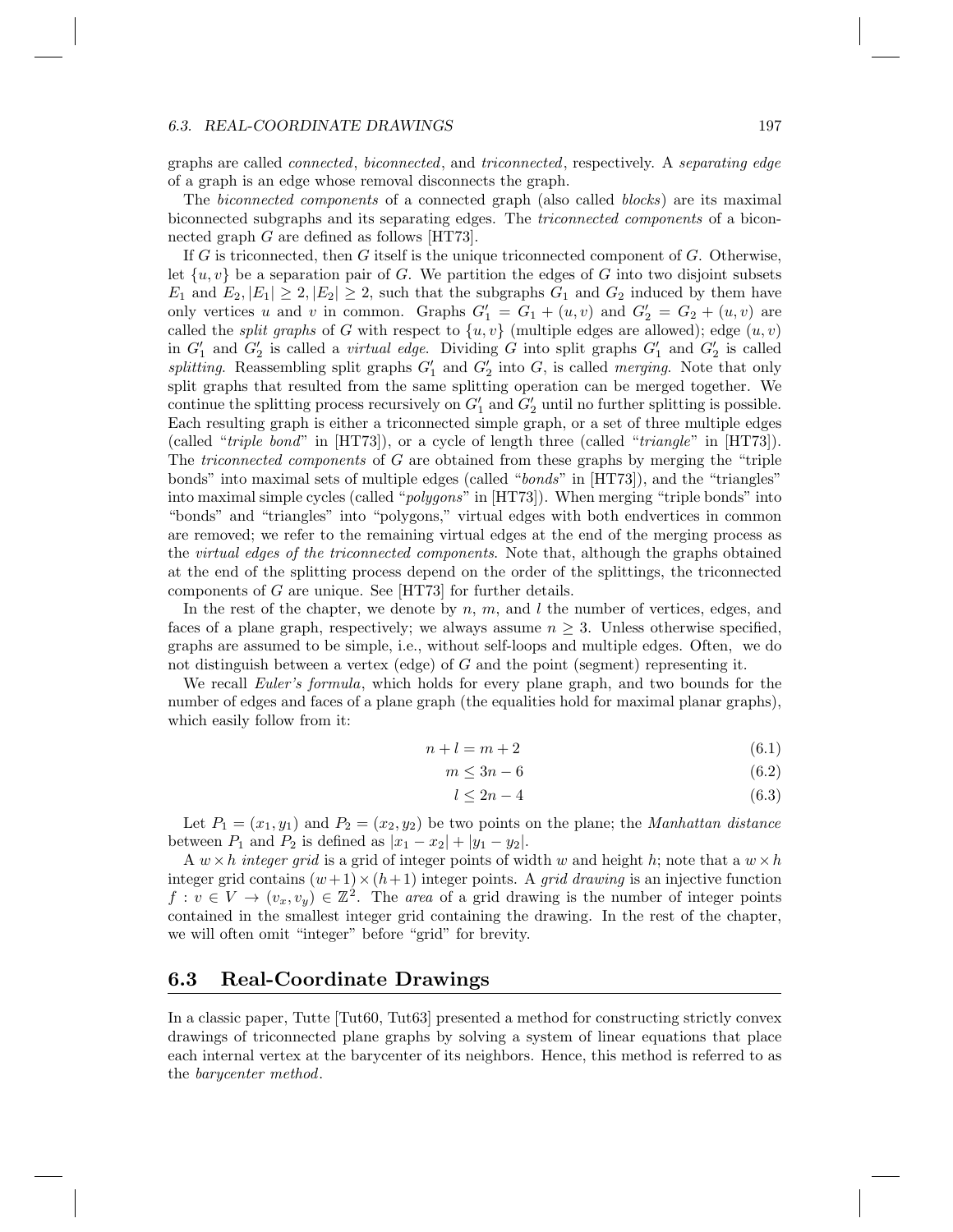Initially, the vertices of the external face are placed at the vertices of a strictly convex polygon, P. We refer to the vertices not on the external face as internal vertices.

For a vertex v, let  $N(v)$  be the set of neighbors of v and  $d(v)$  the degree of v, i.e.,  $d(v) = |N(v)|$ . The position of an internal vertex v is determined by the following linear equations:

$$
x(v) = \frac{1}{d(v)} \sum_{w \in N(v)} x(w)
$$
\n(6.4)

$$
y(v) = \frac{1}{d(v)} \sum_{w \in N(v)} y(w)
$$
 (6.5)

Tutte showed that the above system of linear equations admits a unique solution that corresponds to a strict convex drawing of the graph. An example of a drawing constructed with the barycenter method is shown in Figure 6.4.



Figure 6.4 Planar convex drawing obtained with Tutte's barycenter method. Drawing created by the PIGALE tool (see Chapter 18).

Combinatorial characterizations of convex and strictly convex planar graphs and methods for constructing convex and strictly convex drawings appear in papers by Tutte [Tut60, Tut63], Thomassen [Tho80, Tho84], Chiba, Yamanouchi, and Nishizeki [CYN84], Chiba, Onoguchi, and Nishizeki [CON85], and Djidjev [Dji95]. Note that the above methods compute drawings with real coordinates for the vertices.

#### 6.4 Grid Drawings

The drawings generated by Tutte's algorithm presented in Section 6.3 exhibit some drawbacks: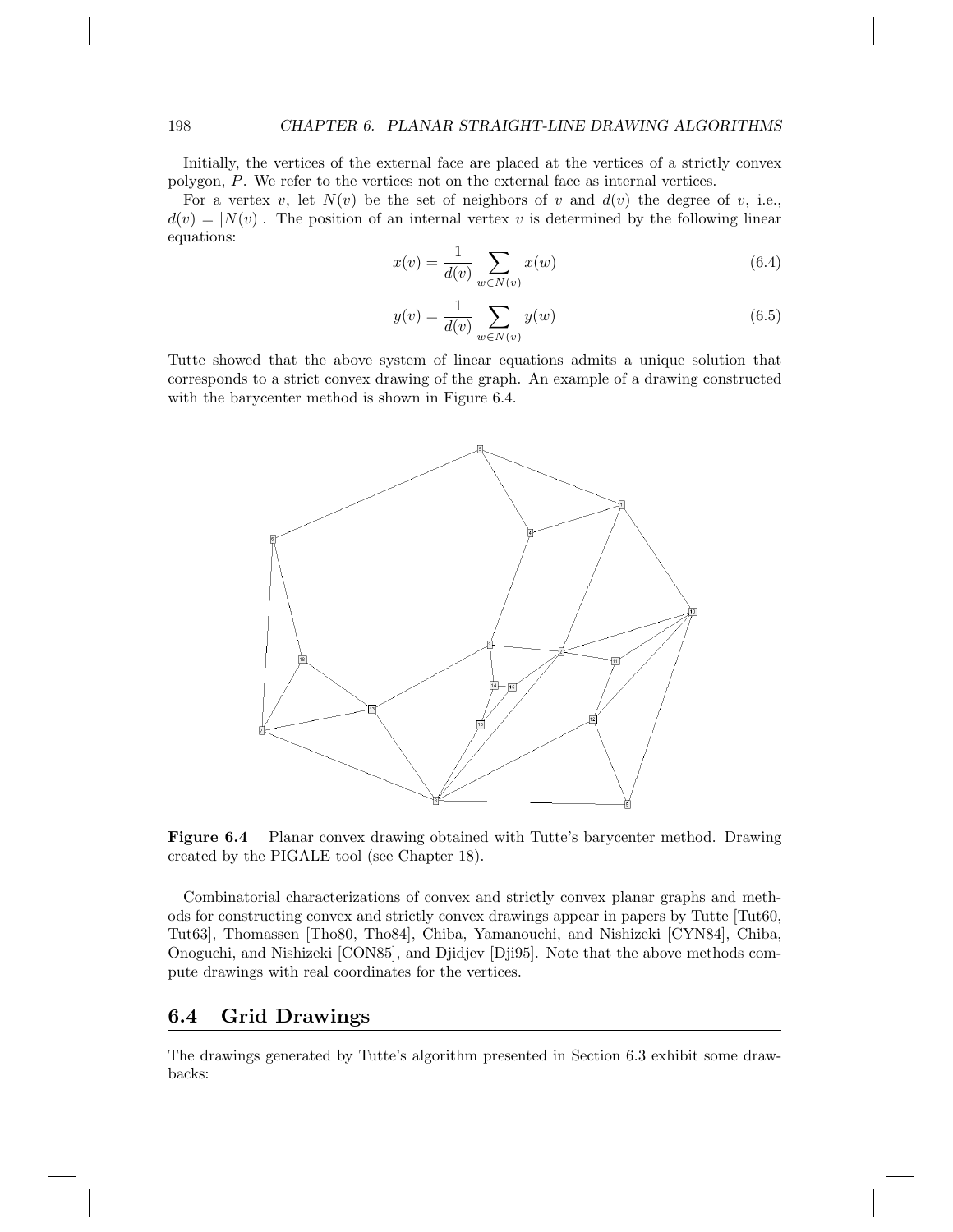#### 6.5. CANONICAL ORDERINGS 199

- they require high-precision real arithmetic relative to the size of the input graph, and therefore cannot be used even for graphs of moderate size; and
- in the produced drawings, the ratio of the largest distance to the smallest distance between vertices is very large (exponential in the size of the graph), i.e., vertices are represented by arbitrarily close points, or, equivalently, if the graph is drawn on an integer grid, then the grid has exponential size.

Motivated by these drawbacks, Rosenstiehl and Tarjan [RT86] posed the question whether every planar graph has a planar straight-line drawing on an  $O(n^k) \times O(n^k)$  integer grid for some fixed constant  $k$ , where  $n$  is the number of vertices of the graph. As we will see, the question was answered in the positive and various algorithms were presented over the years. Selected algorithms are summarized in Table 6.1.

| [CP95, dFPP90]              | $(2n-4) \times (n-2)$                                                                | shift    |
|-----------------------------|--------------------------------------------------------------------------------------|----------|
| [CN98]                      | $\left \frac{2}{3}(n-1)\right  \times 4 \left \frac{2}{3}(n-1)\right  - 1$ shift     |          |
| $\left[\text{Bra}08\right]$ | $\left\lfloor \frac{4}{3}n\right\rfloor \times \left\lceil \frac{2}{3}n\right\rceil$ | shift    |
| [Sch90]                     | $(2n-5) \times (2n-5)$                                                               | realizer |
|                             | $(n-2) \times (n-2)$                                                                 |          |

Table 6.1 Width and height of the drawing achieved by selected planar straight-line grid drawing algorithms that use the shift method or the realizer method. We denote with  $n$ the number of vertices of the graph.

The algorithms listed in Table 6.1 are designed for drawing maximal plane graphs but can actually be used to draw general plane graphs: it is sufficient to transform the input plane graph into a maximal plane graph by adding a linear number of extra edges, draw the resulting graph, and then remove the segments corresponding to the extra edges from the obtained drawing. These algorithms are based on two different methods, called the shift method and the *realizer method*, and are described in Sections 6.6 and 6.7, respectively.

#### 6.5 Canonical Orderings

In this section, we recall the definitions of canonical ordering of maximal plane graphs, as given by de Fraysseix, Pach, and Pollack [dFPP90], and of triconnected plane graphs, as given by Kant [Kan96].

**DEFINITION 6.1** Let G be a maximal plane graph with n vertices, and let  $u_0$ ,  $u_1$ ,  $u_2$ be the external vertices of G in counterclockwise order. A *canonical ordering* of  $G$  (see Figure 6.5) is an ordering  $v_1, \ldots, v_n$  of the vertices of G such that the following conditions are verified:

- 1.  $v_1 = u_1, v_2 = u_2.$
- 2. For  $3 \leq k \leq n$ , let  $G_k$  be the plane subgraph of G induced by vertices  $v_1, \ldots, v_k$ and let  $C_k$  be the external face of  $G_k$ . Vertex  $v_k$  is on face  $C_k$ . Also, if  $k < n$ , vertex  $v_k$  has at least one neighbor in  $G - G_k$ .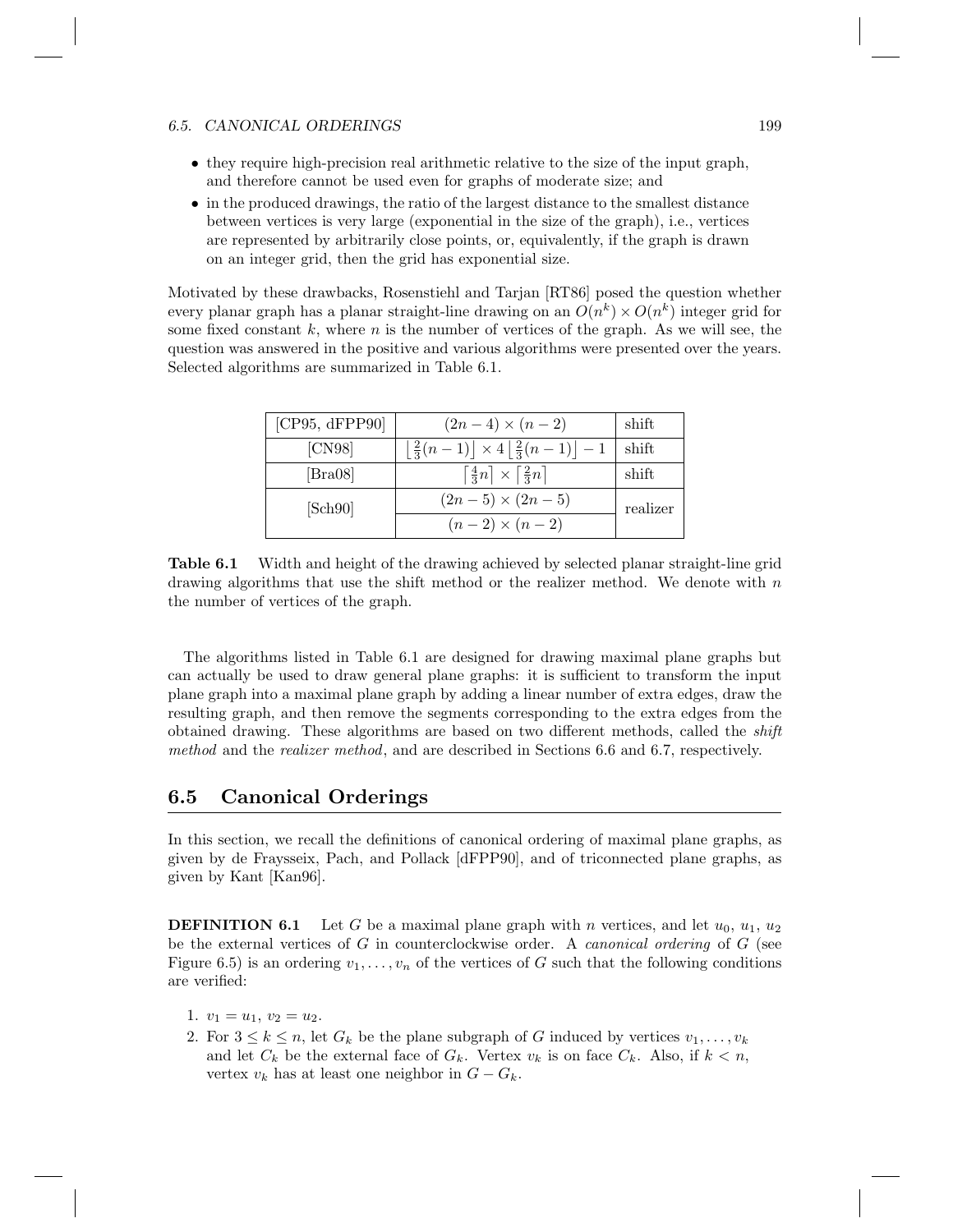#### 200 CHAPTER 6. PLANAR STRAIGHT-LINE DRAWING ALGORITHMS

- 3. For each  $3 \leq k \leq n-1$ , subgraph  $G_k$  is biconnected and internally maximal (i.e., all internal faces of  $G_k$  are triangles).
- 4.  $v_n = u_0$ .

**LEMMA 6.1 [dFPP90]** Each maximal plane graph has a canonical ordering, which can be computed in linear time and space.

A canonical ordering of G yields an incremental construction of graph G starting from edge  $(v_1, v_2)$ . In step  $k$   $(3 \leq k \leq n)$ , vertex  $v_k$  and the edges between  $v_k$  and its neighbors in  $C_{k-1}$  are added to the current graph  $G_{k-1}$ . For each  $3 \leq k \leq n$ , we denote by  $v_1 =$  $w_1, w_2, \ldots, w_t = v_2$  the sequence of vertices of  $C_{k-1}$ , when traversed in clockwise order. For the sake of enhancing intuition, we visualize  $w_2, \ldots, w_{t-1}$  as arranged from left to right above  $(v_1, v_2)$  in the plane. For each  $3 \leq k \leq n$ , let  $w_p, \ldots, w_q$  be the subsequence of vertices of  $C_{k-1}$  that are adjacent to  $v_k$  (note that  $p+1$  may be equal to q). After  $v_k$  has been added to  $G_{k-1}$ , vertices  $w_{p+1}, \ldots, w_{q-1}$  (if any) are no longer external; we say that vertex  $v_k$  covers these vertices.

A canonical ordering  $v_1, \ldots, v_n$  of graph G defines a spanning tree of graph  $G - \{v_1, v_2\}$ , called *cover tree*, which consists of all edges  $(u, v)$  such that u covers v. We set  $v_n$  as the root of the cover tree. Thus, the children of a vertex  $u$  in the cover tree are the vertices covered by u. (See Figure 6.6.) We define the cover forest associate with a canonical ordering as its cover tree together with the single-vertex trees  $v_1$  and  $v_2$ .

The definition of canonical ordering can be generalized to triconnected plane graphs as follows. A biconnected plane graph  $G$  is said to be *internally triconnected* if for any separation pair  $\{u, v\}$  of G, u and v are external vertices and each connected component of  $G \setminus \{u, v\}$  contains an external vertex; in other words, G is internally triconnected if and only if the graph obtained from G by adding a new vertex and connecting it to all the external vertices of G is triconnected.

**DEFINITION 6.2** Let G be a triconnected plane graph with n vertices,  $(u_1, u_2)$  be an external edge of G, and  $u_0 \neq u_1, u_2$  be an external vertex of G. A canonical ordering of G is an ordering  $v_1, \ldots, v_n$  of the vertices of G that can be partitioned into subsequences  $V_1, \ldots, V_h$ , where  $V_k = \{v_{s_k}, \ldots, v_{s_k+d_k}\}, 1 \leq k \leq h, 1 = s_1 < s_2 < \cdots < s_h < s_{h+1} = n+1,$  $d_k = s_{k+1} - s_k - 1$ , such that the following conditions are verified:

- 1.  $v_1 = u_1$ ,  $v_2 = u_2$ , and  $V_1 = \{v_1, v_2\}$ .
- 2. Let  $G_k$  be the plane subgraph of G induced by  $V_1 \cup \cdots \cup V_k$ ,  $1 \leq k \leq h$ , and  $C_k$ be the external face of  $G_k$ . For each  $2 \leq k \leq h-1$ , one of the following cases occurs:
	- (a)  $V_k = \{v_{s_k}\}\$ is a vertex of  $C_k$  (and has at least one neighbor in  $G G_k$ );
	- (b)  $V_k = \{v_{s_k}, \ldots, v_{s_k+d_k}\}\$ is a subpath of  $C_k$ , and each vertex  $v_i, s_k \leq i \leq$  $s_k + d_k$ , has degree two in  $G_k$  (and has at least one neighbor in  $G - G_k$ ).
- 3. Each subgraph  $G_k$ ,  $2 \leq k \leq h-1$ , is biconnected and internally triconnected.
- 4.  $v_n = u_0$  and  $V_h = \{v_n\}.$

LEMMA 6.2 [Kan96] Each triconnected plane graph has a canonical ordering, which can be computed in linear time and space.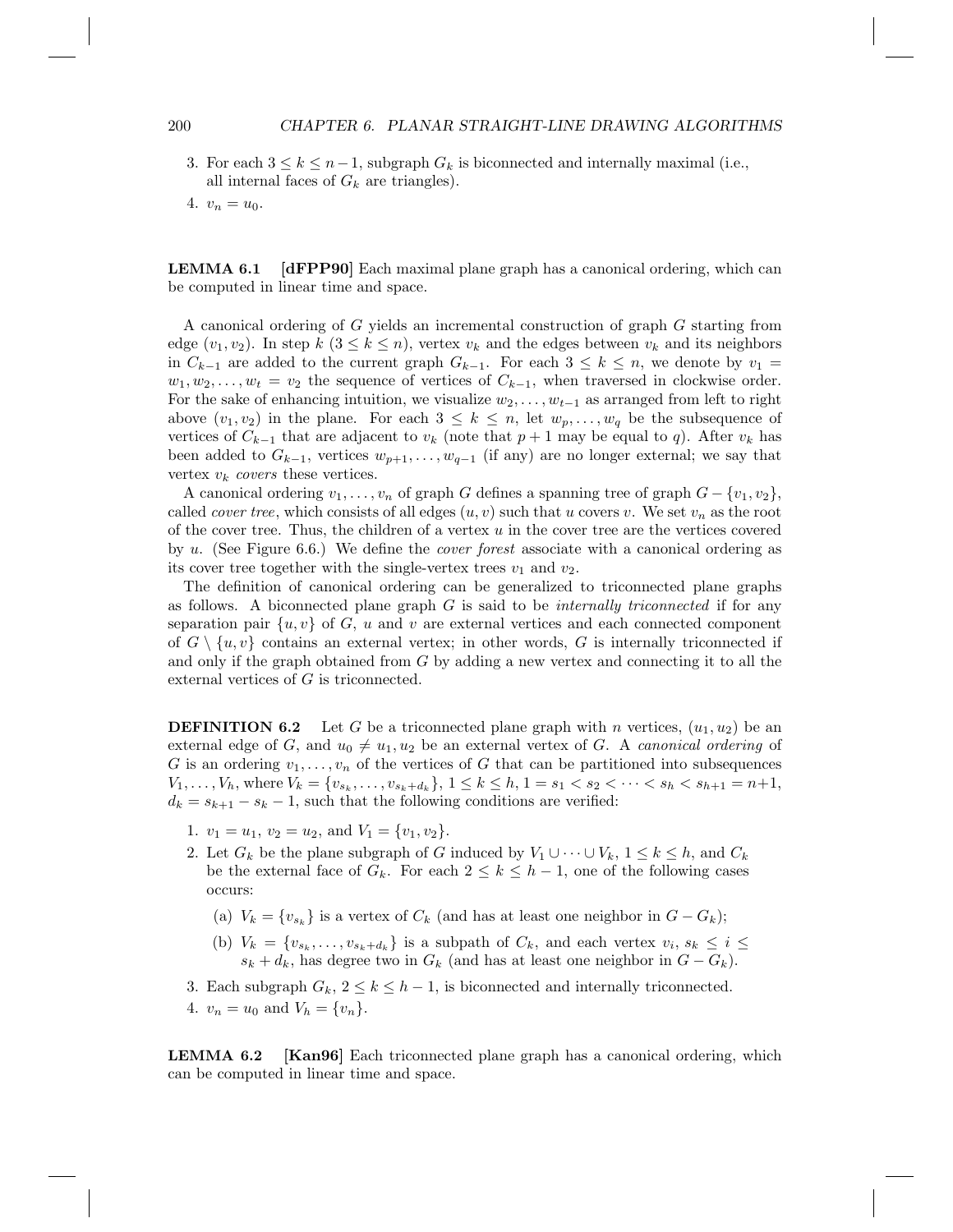

Figure 6.5 A canonical ordering of a maximal plane graph.



Figure 6.6 Cover tree induced by a canonical ordering of a maximal plane graph. The edges of the tree are drawn with thick lines.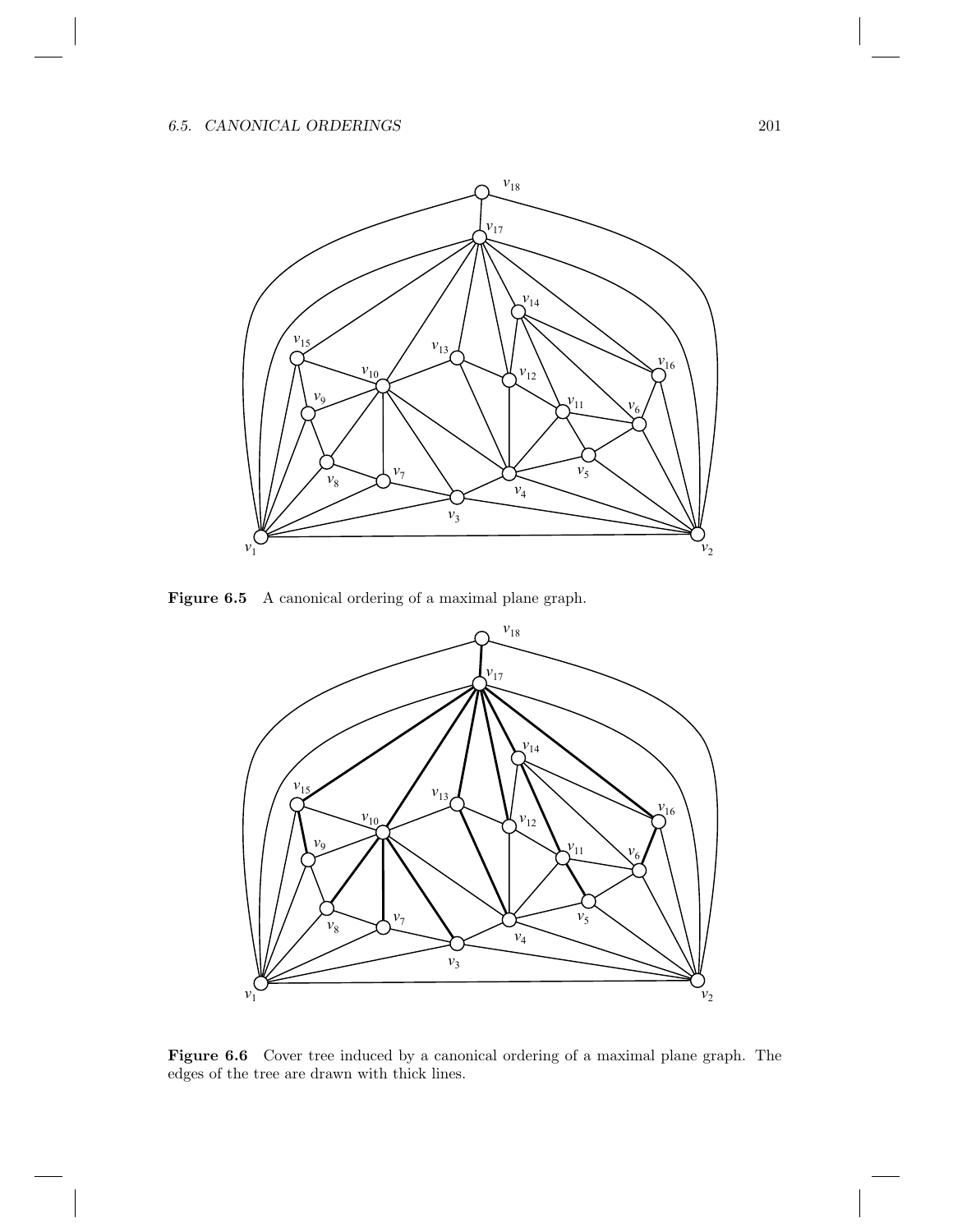### 6.6 Shift Method

de Fraysseix, Pach, and Pollack [dFPP90] presented an algorithm for constructing a planar straight-line drawing of an n-vertex maximal plane graph on the  $(2n-4) \times (n-2)$  grid. The algorithm is summarized as follows:<sup>2</sup>

- the vertices are placed on the grid one at a time following a canonical ordering (see Definition 6.1) of the input graph;
- at each step, the contour of the drawing of the current graph satisfies certain invariants that involve restrictions on the slopes of the contour edges;
- when a vertex is placed on the grid, some of the previously placed vertices are shifted leftward and some others are shifted rightward to accommodate the new vertex while maintaining the contour invariants and the planarity of the current drawing.

#### 6.6.1 Construction

We now give a detailed description of the algorithm. Let  $G$  be an *n*-vertex maximal plane graph, and let  $v_1, \ldots, v_n$  be a canonical ordering of G. We denote by  $P(v) = (x(v), y(v))$ the current position of vertex  $v$  on the grid. For each vertex  $v$ , we maintain the set of vertices that need to be shifted whenever v is shifted; we denote this set by  $L(v)$ .

As described in Section 6.5, for each  $3 \leq k \leq n$ , we denote by  $v_1 = w_1, w_2, \ldots, w_t = v_2$ the sequence of vertices  $C_{k-1}$  (the external face of graph  $G_{k-1}$ ) when traversed in clockwise order, and by  $w_p, \ldots, w_q$  the subsequence of vertices of  $C_{k-1}$  that are adjacent to vertex  $v_k$ . We call  $w_p$  the *left attachment* of  $v_k$  and  $w_q$  the *right attachment* of  $v_k$ . Note that vertices  $w_{p+1}, \ldots, w_{q-1}$  are covered by  $v_k$ .

For two grid points  $P_1 = (x_1, y_1)$  and  $P_2 = (x_2, y_2)$ , we denote by  $\mu(P_1, P_2)$  the intersection of the line with slope  $+1$  passing through  $P_1$  and the line with slope  $-1$  passing through  $P_2$  (see Figure 6.7), i.e.,

$$
\mu(P_1, P_2) = \left(\frac{x_2 + x_1 + y_2 - y_1}{2}, \frac{x_2 - x_1 + y_2 + y_1}{2}\right) \tag{6.6}
$$

Note that if the Manhattan distance between  $P_1$  and  $P_2$  is even, then  $\mu(P_1, P_2)$  is a grid point.

Initially, we set  $P(v_1) = (-1, 0)$ ,  $P(v_2) = (1, 0)$ , and  $P(v_3) = (0, 1)$ , i.e., we draw  $G_3$  as a triangle  $\Gamma_3$ ; we also define *shift sets*  $L(v_i) = \{v_i\}, 1 \leq i \leq 3$ .

For each  $4 \leq k \leq n$ , we assume that a planar straight-line grid drawing  $\Gamma_{k-1}$  of  $G_{k-1}$ has been constructed in such a way that the following *contour conditions* hold (see Figure 6.8):

- 1.  $P(v_1) = (-(k-1)-2), 0$  and  $P(v_2) = ((k-1)-2, 0)$ ;
- 2.  $x(w_1) < x(w_2) < \cdots < x(w_{t-1}) < x(w_t);$
- 3. each segment  $P(w_i)P(w_{i+1}), 1 \leq i \leq t-1$ , has slope either +1 or -1.

Note that, by Condition 3, the Manhattan distance between any two vertices of  $C_{k-1}$  is even; thus,  $\mu(P(w_p), P(w_q))$  is a grid point.

 $2$ Our description of the algorithm, which uses left shifts and right shifts, is slightly different from the one given in [dFPP90], which uses only right shifts, but is conceptually equivalent.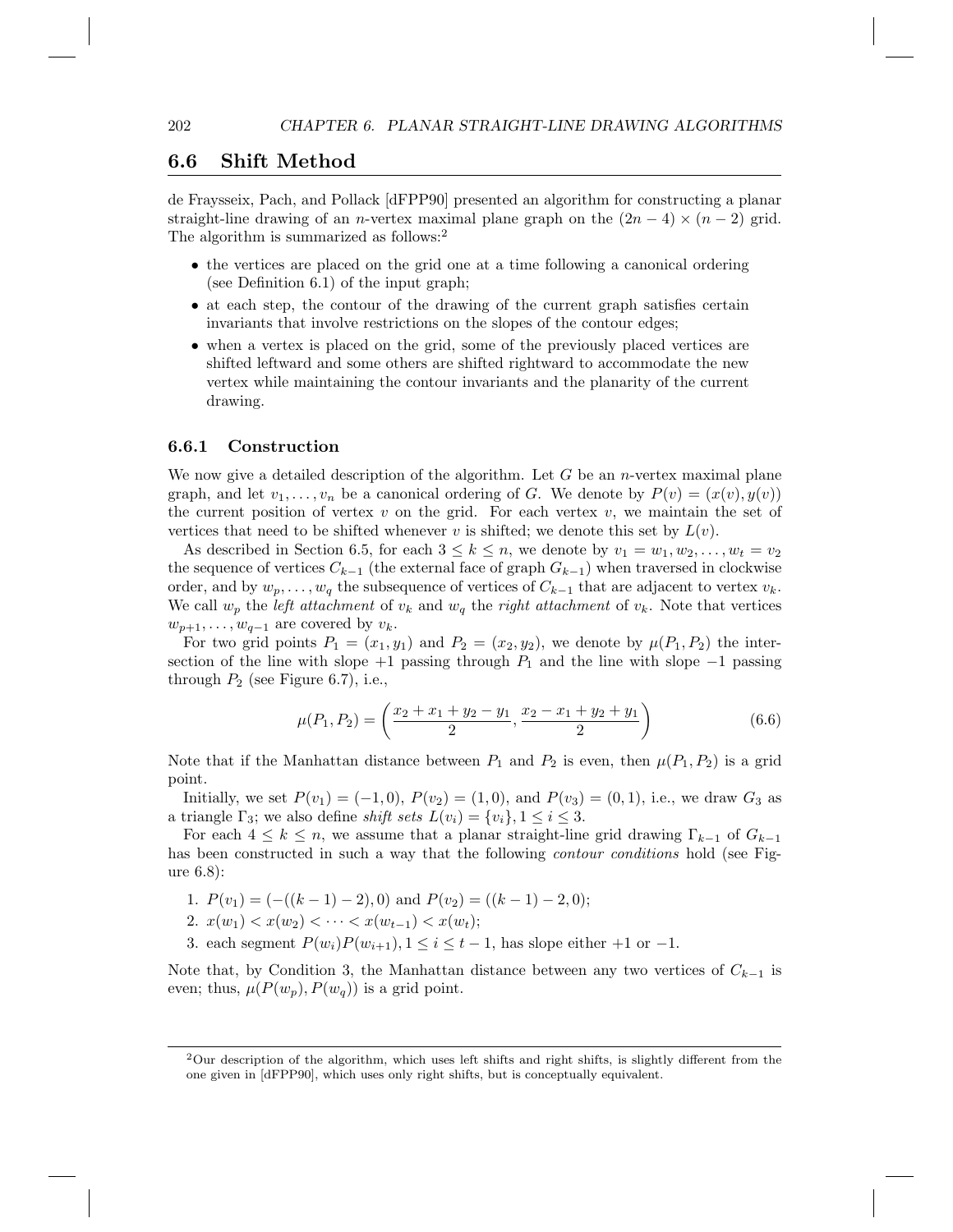

**Figure 6.7** Definition of point  $\mu(P_1, P_2)$  as the intersection of the line with slope +1 passing through  $P_1$  and the line with slope  $-1$  passing through  $P_2$ .



**Figure 6.8** Schematic illustration of a drawing of  $\Gamma_{k-1}$  that satisfies the contour conditions, i.e., the external face is drawn as a polygon consisting of a horizontal edge and a chain of segments with slope +1 or −1 between endpoints  $P(v_1) = (-(k-1) - 2)$ , 0) and  $P(v_2) = ((k-1) - 2, 0).$ 



**Figure 6.9** Schematic illustration of the addition of vertex  $v_k$  to drawing  $\Gamma_{k-1}$  to obtain drawing  $\Gamma_k$ . Contour vertices  $w_1, \ldots, w + p$  (black-filled) are shifted by one unit to the left and contour vertices  $w_q, \ldots, w_t$  (white-filled) are shifted by one unit to the right. When a contour vertex is shifted, we also shift all the vertices in its shift set (not shown). Finally, vertex  $v_k$  is placed at point  $\mu(P(w_p), P(w_q))$ . Drawing  $\Gamma_k$  satisfies the contour conditions, i.e., the external face is drawn as a polygon consisting of a horizontal edge and a chain of segments with slope +1 or -1 between endpoints  $P(v_1) = (-k-2, 0)$  and  $P(v_2) = (k-2, 0)$ .

We now show how to add point  $P(v_k)$  to  $\Gamma_{k-1}$  and obtain a planar straight-line drawing  $\Gamma_k$  of  $G_k$  (see Figure 6.9):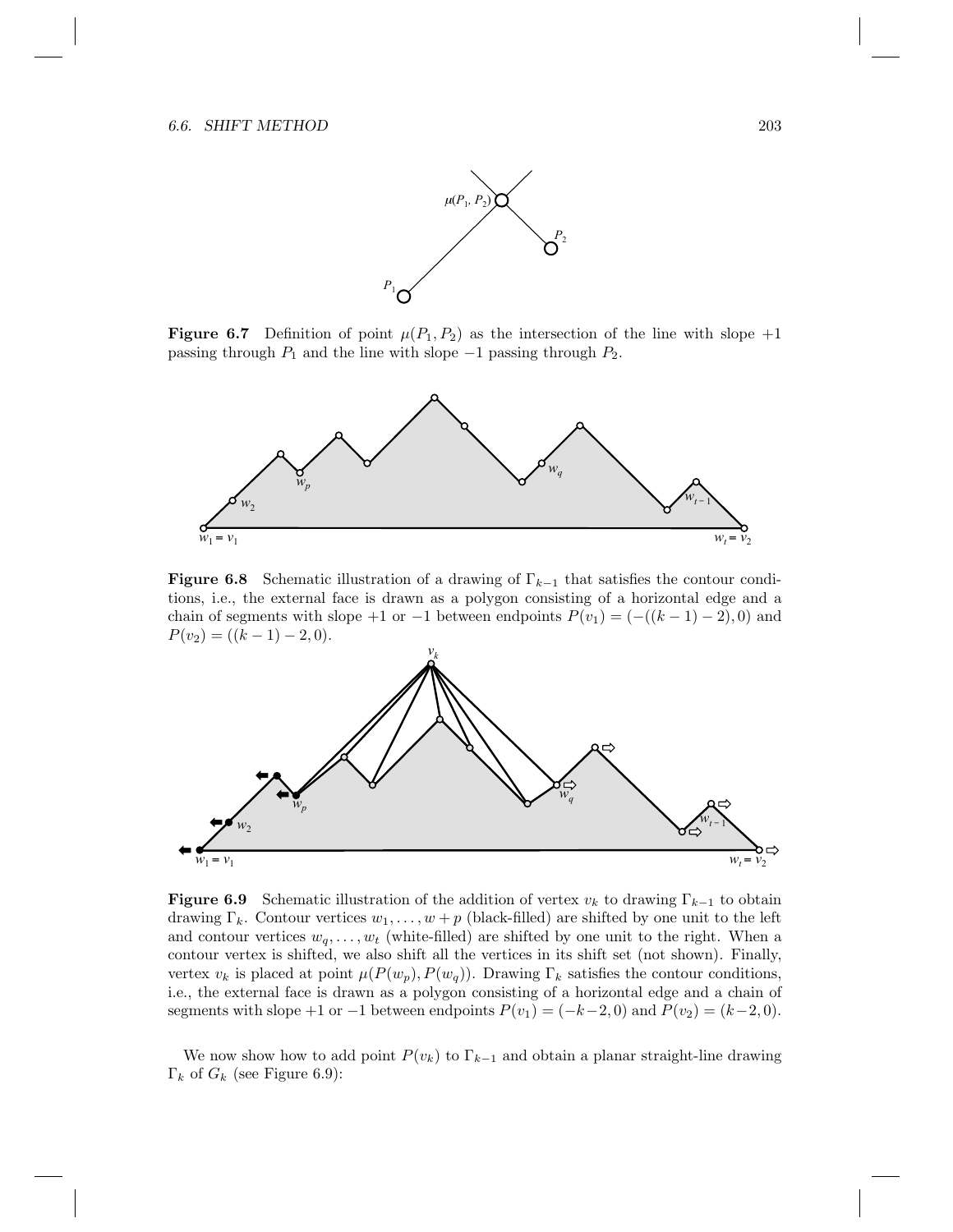- **Step 1** For each  $v \in \bigcup_{i=1}^p L(w_i)$ , set  $x(v) = x(v) 1$ . This step translates leftward by 1 the vertices of the external face from  $w_1$  to the left attachment  $w_p$  of  $v_k$  plus all the other vertices in the shift sets of these vertices.
- **Step 2** For each  $v \in \bigcup_{i=q}^{t} L(w_i)$ , set  $x(v) = x(v) + 1$ . This step translates rightward by 1 the vertices of the external face from the right attachment  $v_q$  of  $v_k$  to  $w_t$ plus all the other vertices in the shift sets of these vertices.
- **Step 3** Set  $P(v_k) = \mu(P(w_p), P(w_q))$ . This step places vertex  $v_k$  so that it can be joined with straight-line edges to its neighbors.
- **Step 4** Set  $L(v_k) = \{v_k\} \cup (\bigcup_{i=p+1}^{q-1} L(w_i))$ . This step defines shift set  $L(v_k)$  as the union of  $v_k$  and the shift sets of the vertices covered by  $v_k$ .

Steps 1, 2, and 3 ensure that points  $P(w_p), \ldots, P(w_q)$  are all visible from  $P(v_k)$ , i.e., segments  $P(v_k)P(w_i), p \leq i \leq q$ , can be added to  $\Gamma_{k-1}$  without introducing crossings. Conditions 1–3 above are clearly satisfied in  $\Gamma_k$ . By Step 4, we obtain inductively that each set  $L(u)$  is the subtree of the cover forest rooted at vertex u. Thus, sets  $L(w_1), \ldots, L(w_t)$ , form a partition of the vertices of  $G_{k-1}$ . It remains to prove that the shift operations in Steps 1 and 2 preserve the planarity of  $\Gamma_{k-1}$ , and this is done in the following lemma.

**LEMMA 6.3** Let  $\Gamma_j$  be a planar straight-line drawing of  $G_j$ , as described above, and let  $v_1 = w'_1, w'_2, \ldots, w'_{t'} = v_2$  be the sequence of vertices of  $C_j$ . Let s be an index such that  $1 \leq s \leq t'$ . If, for each  $1 \leq i \leq s$  (resp.,  $s \leq i \leq t'$ ), we shift the vertices in  $L(w'_i)$  leftward (resp., rightward) by a positive integer number  $\rho$ , then the resulting straight-line drawing is still planar.

**Proof:** By induction on j. For  $\Gamma_3$  the lemma is trivially true. We now suppose that the lemma is true for  $\Gamma_{j-1}, j \geq 4$ , and prove that it is true for  $\Gamma_j$ . We use the notation from the algorithm description above; namely,  $v_1 = w_1, w_2, \ldots, w_t = v_2$  is the sequence of vertices of  $C_{j-1}$ , and  $w_p$  and  $w_q$  are the leftmost and rightmost neighbors of  $v_j$  in  $C_{j-1}$ , respectively. We denote by  $\zeta$  the difference between the number of vertices of  $C_{j-1}$  and the number of vertices of  $C_i$ , i.e.,  $\zeta = (q - p - 1) - 1 \ge -1$ . Thus, we have:

$$
t' = t - \zeta
$$
  

$$
w'_{i} = \begin{cases} w_{i} & \text{for } i = 1, \dots, p \\ v_{j} & \text{for } i = p + 1 \\ w_{i + \zeta} & \text{for } i = p + 2, \dots, t' \end{cases}
$$

Note, in particular, that  $w'_{p+2} = w_q$ . We prove the claim for the rightward shift; the proof for the leftward shift is symmetric.

If  $s > p+2$ , then  $v_j$  and its neighbors  $w_p, \ldots, w_q$  in  $C_{j-1}$  do not move. Thus, by the induction hypothesis,  $\Gamma_i$  is planar.

If  $s \leq p$ , then  $v_j$  and its neighbors  $w_p, \ldots, w_q$  in  $C_{j-1}$  shift rigidly rightward by  $\rho$ . Thus, by the induction hypothesis,  $\Gamma_j$  is planar.

If  $s = p+1$ , we apply the induction hypothesis to  $\Gamma_{j-1}$  with  $s = p+1$ ; thus, the planarity of  $\Gamma_{j-1}$  is preserved. Vertex  $v_j$  and its neighbors  $w_{p+1}, \ldots, w_q$  in  $C_{j-1}$  shift rigidly rightward by  $\rho$ , while  $w_p$  does not move. Point  $P(w_p)$  is clearly still visible from points  $P(v_j)$  and  $P(w_{p+1}),$  and thus,  $\Gamma_i$  is planar.

If  $s = p + 2$ , we apply the induction hypothesis to  $\Gamma_{j-1}$  with  $s = q$ ; thus, the planarity of  $\Gamma_{j-1}$  is preserved. Vertex  $v_j$  and its neighbors  $w_p, \ldots, w_{q-1}$  in  $C_{j-1}$  do not move, while  $w_q$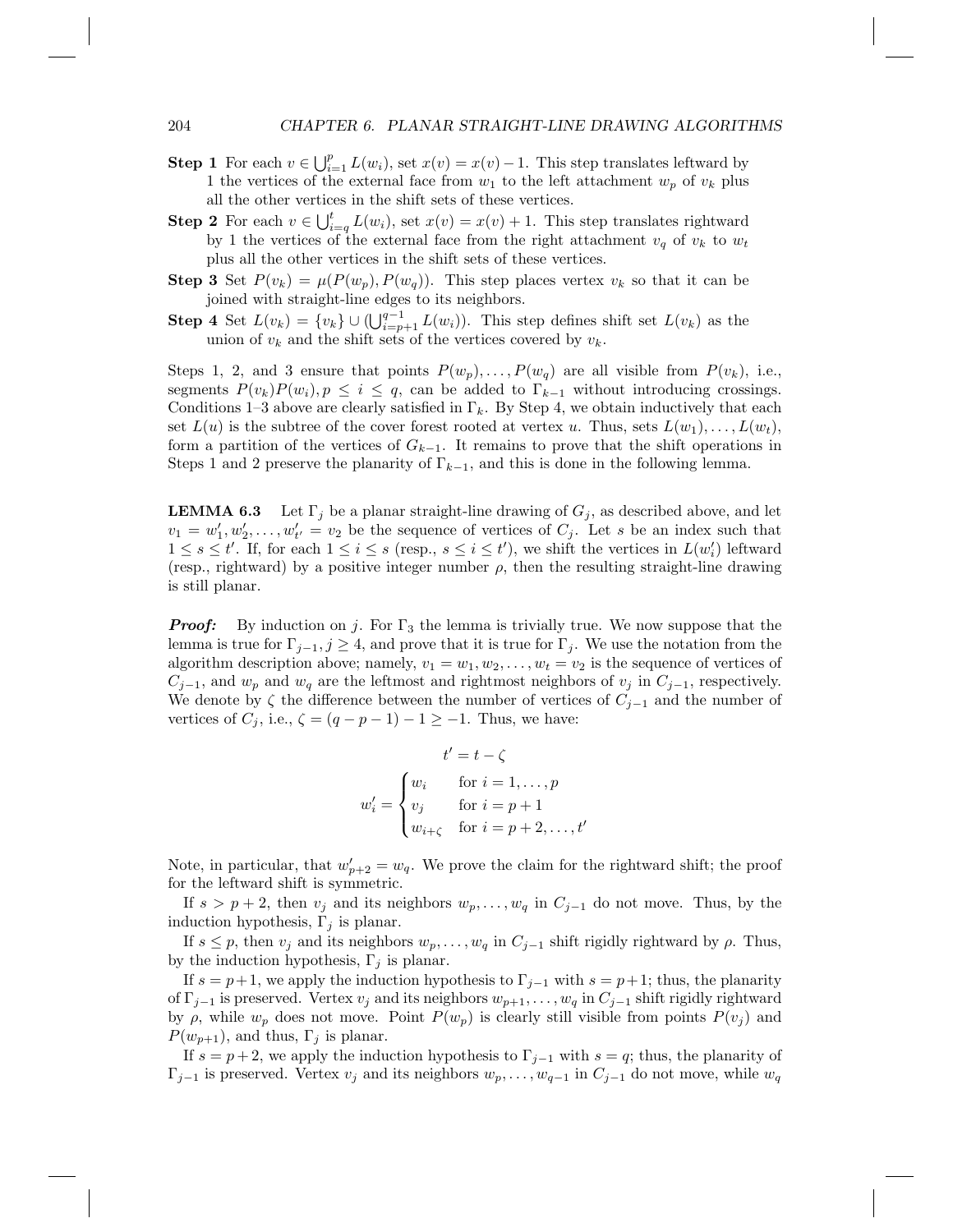#### 6.6. SHIFT METHOD 205

shifts rightward by  $\rho$ . Point  $P(w_q)$  is clearly still visible from points  $P(v_j)$  and  $P(w_{q-1})$ , and thus  $\Gamma_i$  is planar.

In the end, we obtain a planar straight-line drawing of G in which  $P(v_1) = (-(n-2), 0)$ and  $P(v_2) = (n-2,0)$ . By Condition 3 above,  $P(v_n) = (0, n-2)$ . Therefore, G is drawn on the  $(2n-4) \times (n-2)$  grid.

Figures 6.10 through 6.19 show several steps of the execution of the algorithm on the graph and canonical ordering of Figure 6.5. The final drawing is shown in Figure 6.20.

#### 6.6.2 Implementation

A straightforward implementation of the shift method results in an  $O(n^2)$ -time algorithm. In their paper, de Fraysseix, Pach, and Pollack [dFPP90] were able to reduce this time bound to  $O(n \log n)$ . An optimal  $O(n)$ -time implementation of the shift method was presented by Chrobak and Payne [CP95], and this is the implementation we describe below.

The crucial observation is that, when vertex  $v_k$  is placed on the grid, it is not necessary to know the exact positions of  $w_p$  and  $w_q$ . If their y-coordinates and their x-offset, i.e.,  $x(w_q)-x(w_p)$ , are known, then  $y(v_k)$  and the x-offset between  $v_k$  and  $w_p$  can be computed; namely, by Eq. 6.6, we have

$$
y(v_k) = \frac{x(w_q) - x(w_p) + y(w_q) + y(w_p)}{2},\tag{6.7}
$$

$$
x(v_k) - x(w_p) = \frac{x(w_q) - x(w_p) + y(w_q) - y(w_p)}{2}.
$$
\n(6.8)

The algorithm consists of three phases. In the first phase, we compute a canonical ordering of the input graph. In the second phase, we add vertices one at a time, according to that canonical ordering: for each added vertex  $v_k$ , we compute its y-coordinate and xoffset  $x(v_k) - x(w_p)$ , update the x-offset of  $w_q$  (from its previous value  $x(w_q) - x(w_{q-1})$ ) to  $x(w_q) - x(v_k)$ , and possibly update the x-offset of  $w_{p+1}$ . In the third phase, we suitably traverse the graph starting from  $v_1$  and compute the final x-coordinates of the vertices by accumulating offsets.

We now describe the data structure used to implement the algorithm. For each  $4 \leq k \leq n$ , the family of sets  $L(w_1), \ldots, L(w_t)$  for vertices  $w_1, \ldots, w_t$  of  $C_{k-1}$  can be viewed as an ordered forest F of trees  $L(w_i)$  rooted at vertex  $w_i, 1 \leq i \leq t$ . When vertex  $v_k$  is added and set  $L(v_k)$  is created (see Step 4 above), a new tree  $L(v_k)$  of F is created out of trees  $L(w_{p+1}), \ldots, L(w_{q-1})$  by making  $v_k$  the parent of  $w_{p+1}, \ldots, w_{q-1}$  (in this order from left to right). A standard way to represent an ordered forest  $F$  is by means of a binary tree T: the roots of the trees of  $F$  are all considered siblings; the root of  $T$  corresponds to the root of the first tree of F; if  $n<sub>T</sub>$  is a node of T corresponding to a node  $n<sub>F</sub>$  of F, then the left child of  $n_T$  corresponds to the leftmost child of  $n_F$  (if any), and the right child of  $n_T$ corresponds to the next sibling of  $n_F$  (if any).

In our context, the root of T corresponds to  $v_1 = w_1$ , its right child corresponds to  $w_2$ , its right child's right child corresponds to  $w_3$ , and so on; thus, the rightmost leaf corresponds to  $w_t = v_2$ . Tree  $L(w_i)$ ,  $1 \leq i \leq t$ , is represented by the node corresponding to  $w_i$  and its left subtree. The subtree of T rooted at the node corresponding to  $w_i$  represents  $\bigcup_{j\geq i} L(w_j)$ . For brevity, in the rest of the section, we refer with the same symbol to a vertex of  $G$ , the corresponding node of F, and the corresponding node of T.

If u is an ancestor of v in T, the x-offset between v and u is defined as  $\Delta x(v, u)$  =  $x(v) - x(u)$ . If u is the parent of v, we simply use the term x-offset of v and the symbol  $\Delta x(v)$ . With each vertex v of G, we store the following information: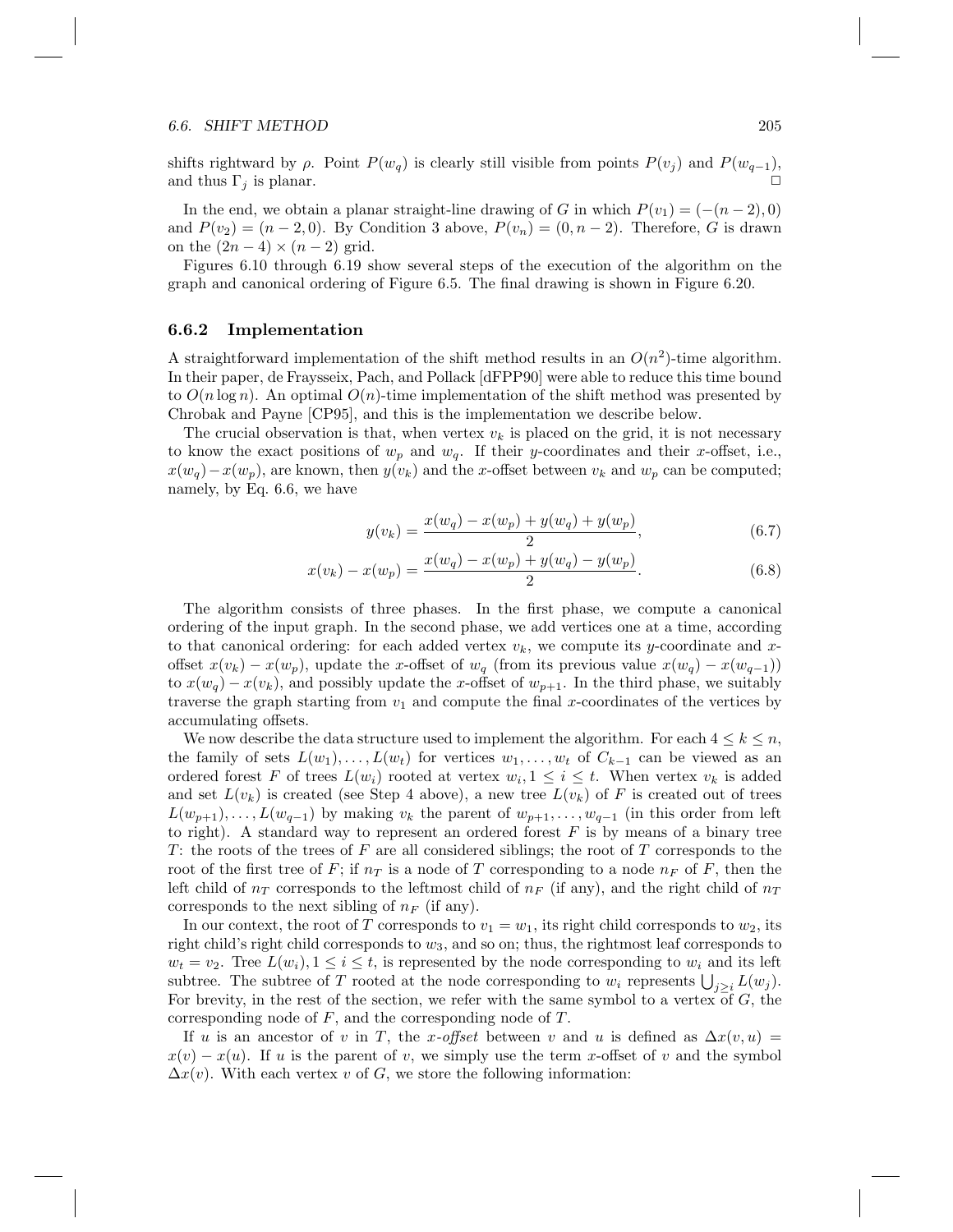

**Figure 6.10** Drawing  $\Gamma_9$  of graph  $G_9$  which consists of vertices  $v_1, v_2, \ldots, v_9$ .  $v_9$   $v_6$ 



**Figure 6.11** Preparing to add vertex  $v_{10}$  to drawing Γ<sub>9</sub>. Vertex  $v_{10}$  has left attachment  $v_9$  and right attachment  $v_4$ : the black-filled vertices are shifted to the left by one unit; the gray-filled vertices do not move; and the white-filled vertices are shifted to the right by one unit.



**Figure 6.12** Addition of vertex  $v_{10}$  and its incident edges, which yields drawing  $\Gamma_{10}$ . Vertex  $v_{10}$  covers vertices  $v_8$ ,  $v_7$ , and  $v_3$ .



**Figure 6.13** Drawing  $\Gamma_{11}$  obtained by adding vertex  $v_{11}$  and its incident edges after shifting the black-filled vertices to the left and the white-filled vertices to the right. Vertex  $v_{11}$  covers vertex  $v_5.$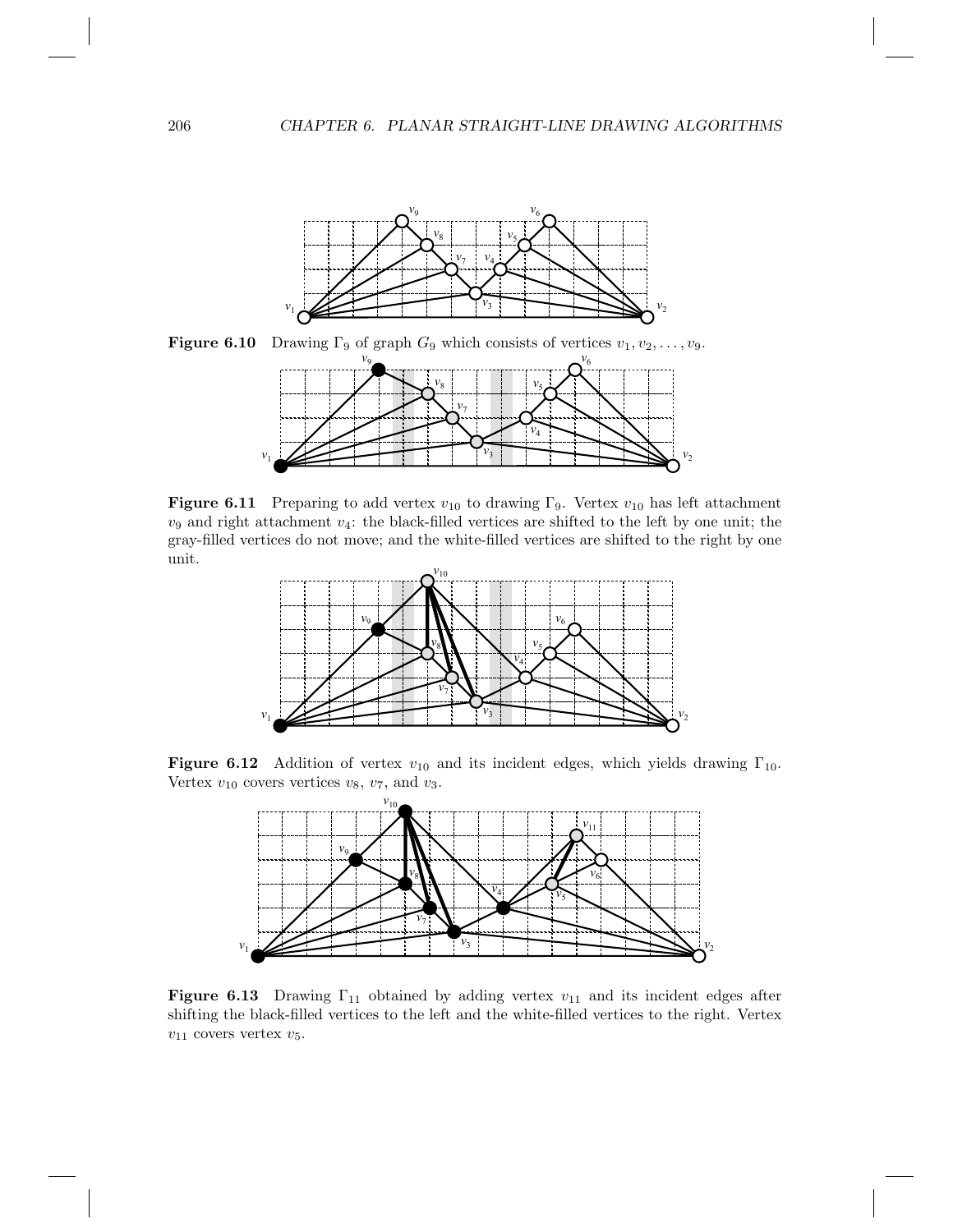

**Figure 6.14** Drawing  $\Gamma_{12}$ .



**Figure 6.15** Drawing  $\Gamma_{13}$ .



**Figure 6.16** Drawing  $\Gamma_{14}$ .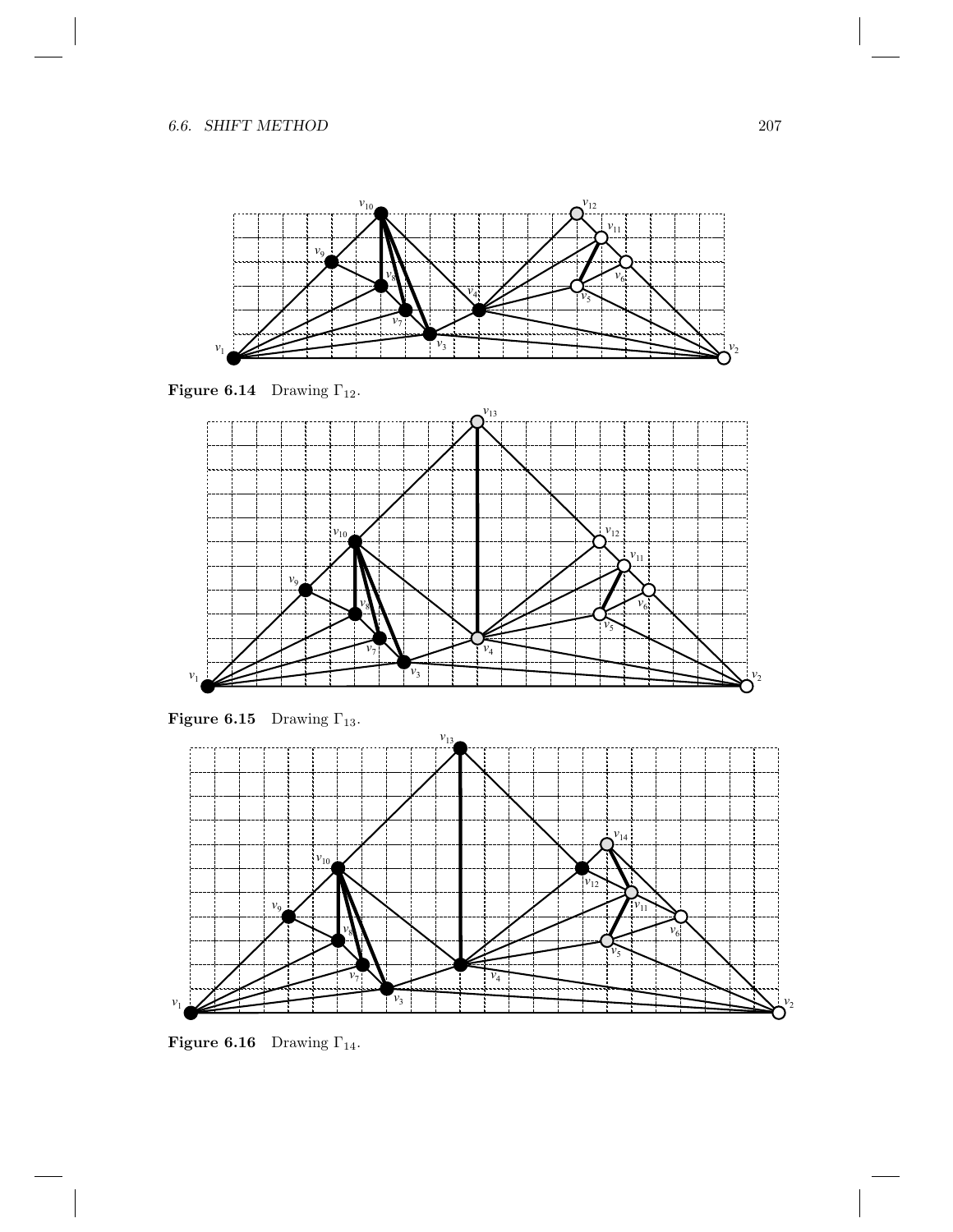

**Figure 6.17** Drawing  $\Gamma_{16}$ . Note that we have skipped drawing  $\Gamma_{15}$ . Also, here and in the next two figures we do not fill the vertices to denote the amount of shifting.



**Figure 6.18** Drawing  $\Gamma_{17}$ .



**Figure 6.19** Drawing  $\Gamma_{18}$  of the graph of Figure 6.5.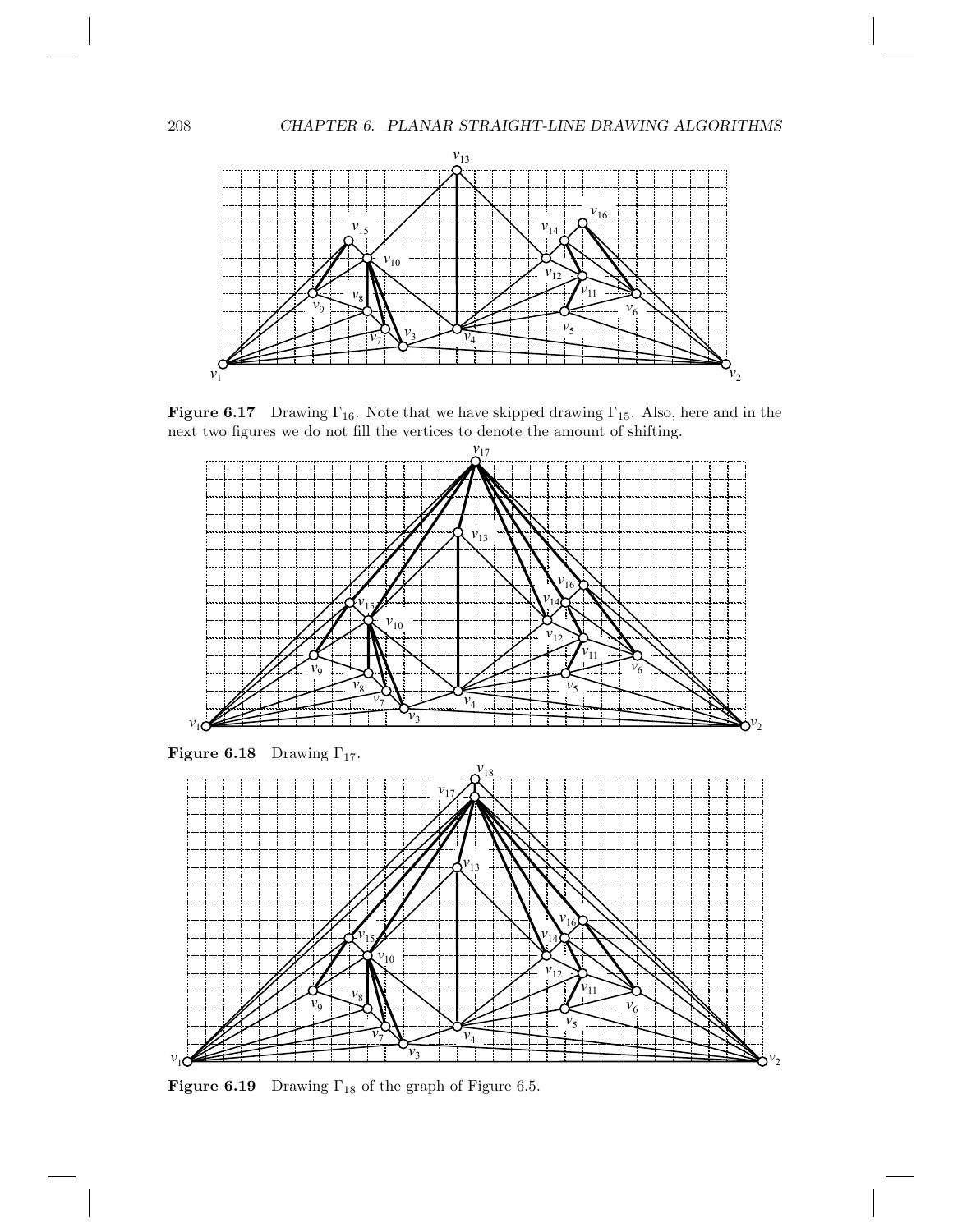

Figure 6.20 Planar straight-line grid drawing of the graph of Figure 6.5 constructed with the shift method by de Fraysseix, Pach, and Pollack (Algorithm MaximalShift shown in Figure 6.21). The graph has  $n = 18$  vertices and the drawing has width  $2n - 4 = 32$  and height  $n - 2 = 16$ . Note that the drawing is the same as that of Figure 6.19 except that it has been rotated counterclockwise by 90 degrees and the grid lines have been omitted for better readability.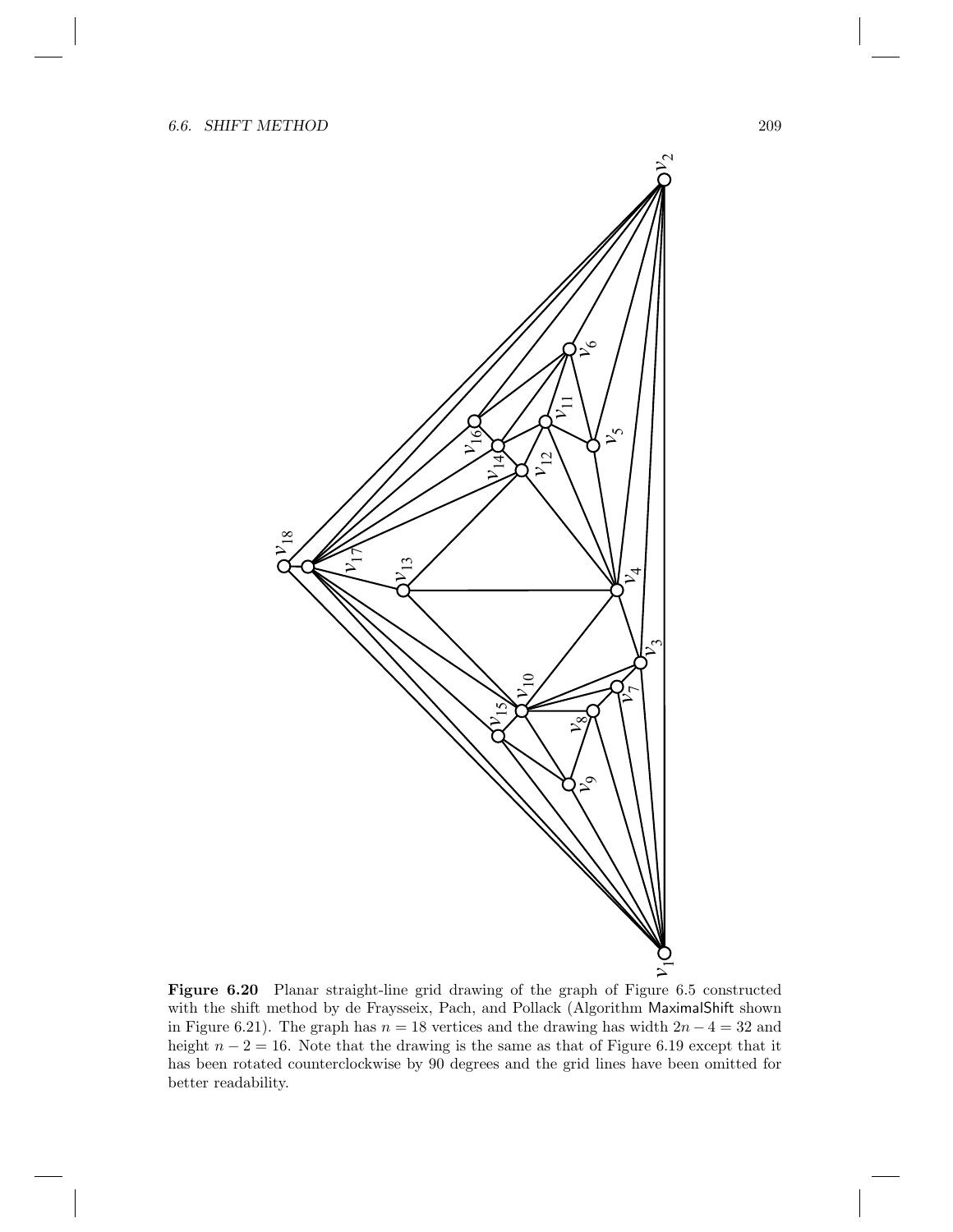- $\Delta x(v)$ , the x-offset of v;
- $y(v)$ , the *y*-coordinate of *v*;
- left(v), the left child of v in  $T$ ;
- $right(v)$ , the right child of v in T.

The pseudo-code of the algorithm, which we call MaximalShift, is given in Figure 6.21. The first phase of the algorithm consists of line 1. The second phase consists of lines 2–30; note that, on line 23, the right child of  $w_{q-1}$ , which before the insertion of  $v_k$  was  $w_q$ , is set to nil since now  $w_{q-1} \notin C_k$  and  $w_q$  is the right child of  $v_k$ . The third phase consists of lines 31– 32, where the x-coordinate of  $v_1$  is set to 0 and recursive procedure AccumulateOffset is called. The pseudo-code of procedure AccumulateOffset is given in Figure 6.22. It performs a preorder visit of T and computes the x-coordinate of each vertex  $v \neq v_1$  of G as the sum of the x-coordinate of the parent of v in T and the x-offset of v (line 1).

The following theorem summarizes the area bound and computational complexity of the shift method.

**Theorem 6.1** [dFPP90, CP95] Let G be a maximal plane graph with n vertices. The shift method computes a planar straight-line drawing of G on the  $(2n-4) \times (n-2)$  grid in  $O(n)$  time and space.

**Proof:** We refer to Algorithm MaximalShift, shown in Figure 6.21. Clearly, the xcoordinate of each vertex  $v \neq v_1$  of G can be computed by adding the x-offset  $\Delta x(v, v_1)$ between v and  $v_1$  to the x-coordinate  $x(v_1)$  of  $v_1$  (the root of T). Thus, we only have to prove that those x-offsets are correct at the end of the second phase of the algorithm. Note that the only steps of the algorithm where the x-offsets of some vertices of the current graph  $G_{k-1}$  are modified are those on lines 7–8 and on lines 26–29.

For the "stretch" step on lines 7–8, we recall that the subtree  $T(w_i)$  of T rooted at  $w_i$  represents  $\bigcup_{j\geq i} L(w_j)$ ; thus, incrementing  $\Delta x(w_i)$  increments the x-offset between each vertex of  $T(w_i)$  and  $v_1$ , i.e., correctly shifts all vertices in  $\bigcup_{j\geq i} L(w_j)$  rightward, or, equivalently, all vertices in  $\bigcup_{j leftward.$ 

During the "adjust" step on lines 26–29, only  $\Delta x(w_q)$  and possibly  $\Delta x(w_{p+1})$  are modified. Note that, after the insertion of  $v_k$ ,  $w_p$  is still an ancestor of both  $w_q$  and  $w_{p+1}$  in T: namely,  $v_k$  is the parent of  $w_{p+1}$  and  $w_q$ , and  $w_p$  is the parent of  $v_k$ . We now prove that the values of  $\Delta x(w_q, w_p)$  and  $\Delta x(w_{p+1}, w_p)$  are not modified by the insertion of  $v_k$ .

- After the insertion of  $v_k$  we have  $\Delta x(w_q, w_p) = \Delta x(w_q, v_k) + \Delta x(v_k, w_p) =$  $\Delta x(w_q) + \Delta x(v_k)$ , which, by the choice of  $\Delta x(w_q)$  on line 26, is clearly equal to the value of  $\Delta x(w_q, w_p)$  before the insertion of  $v_k$ , computed on line 10.
- If  $p + 1 \neq q$ , after the insertion of  $v_k$  we have  $\Delta x(w_{p+1}, w_p) = \Delta x(w_{p+1}, v_k) +$  $\Delta x(v_k, w_p) = \Delta x(w_{p+1}) + \Delta x(v_k)$ , which, by the choice of  $\Delta x(v_{p+1})$  on line 28, is clearly equal to the value of  $\Delta x(w_{p+1})$  before the insertion of  $v_k$ .

It follows that, for each vertex  $v \neq v_1 \in G_{k-1}$ , x-offset  $\Delta x(v, v_1)$  is not modified during the "adjust" step. Hence, algorithm MaximalShift is a correct implementation of the shift method.

As for its space and time complexity, the data structure used to implement the algorithm clearly takes  $O(n)$  space. By Lemma 6.1, the first phase takes  $O(n)$  time and space. The time complexity of the body (lines 6–29) of the main for loop is dominated by the computation of  $\Delta x(w_q, w_p)$  on line 10, which takes  $O(\deg(v_k))$ ; thus, by Eq. 6.2, the second phase globally takes  $O(n)$  time. The third phase clearly takes  $O(n)$  time since at the end of the second phase T has n nodes.  $\Box$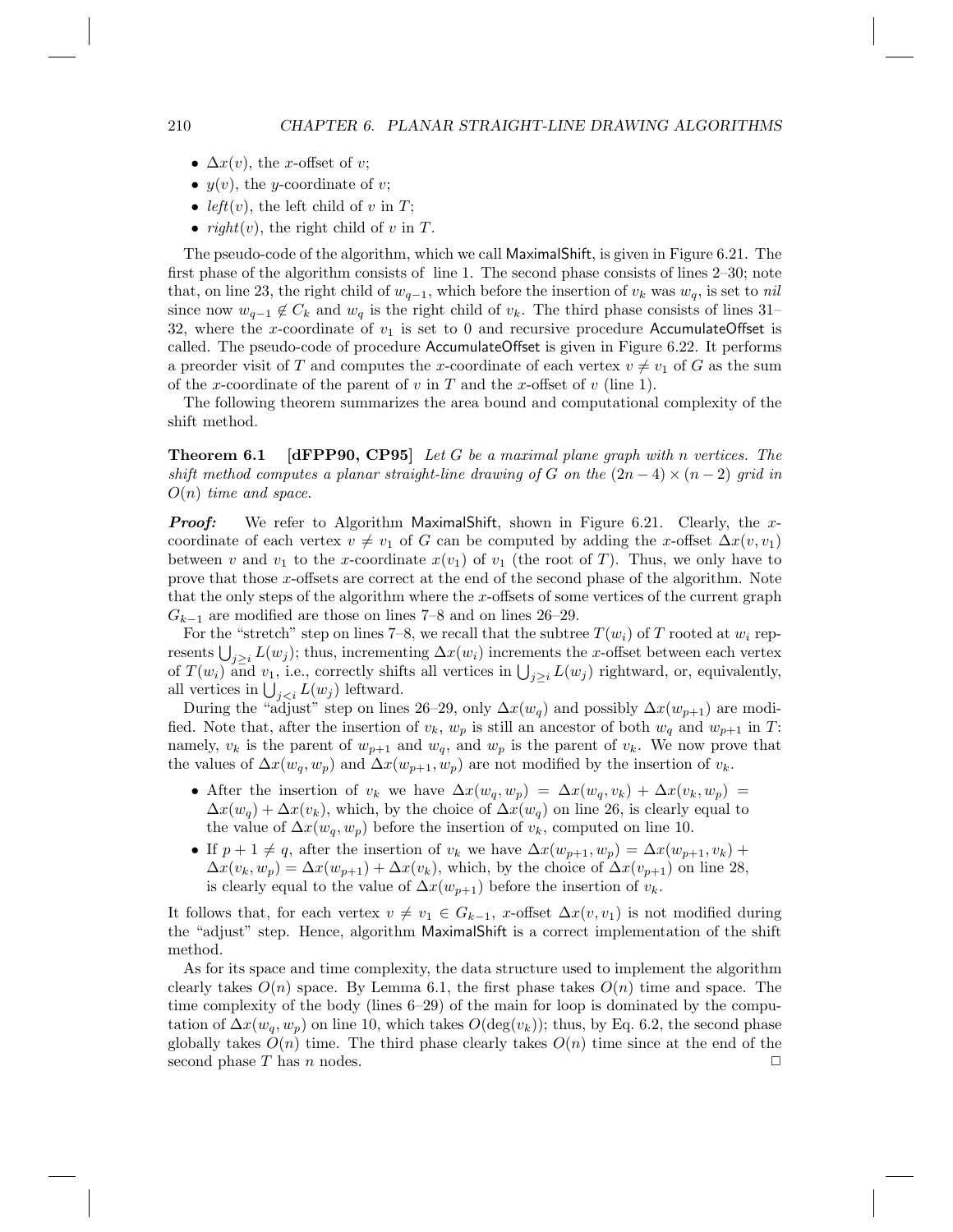**Input:** A maximal plane graph  $G$  with  $n$  vertices **Output:** A planar straight-line drawing of G on the  $(2n-4) \times (n-2)$  grid 1: compute a canonical ordering  $v_1, \ldots, v_n$  of G 2:  $(\Delta x(v_1), y(v_1), \text{left}(v_1), \text{right}(v_1)) \leftarrow (0, 0, \text{nil}, v_3)$ 3:  $(\Delta x(v_3), y(v_3), \text{left}(v_3), \text{right}(v_3))$  ←  $(1, 1, \text{nil}, v_2)$ 4:  $(\Delta x(v_2), y(v_2), \text{left}(v_2), \text{right}(v_2)) \leftarrow (1, 0, \text{nil}, \text{nil})$ 5: for  $4 \leq k \leq n$  do 6:  $\frac{1}{2}$  stretch the  $L(w_p)$ -to- $L(w_{p+1})$  and  $L(w_{q-1})$ -to- $L(w_q)$  gaps  $\frac{k}{2}$ 7:  $\Delta x(w_{p+1}) \leftarrow \Delta x(w_{p+1}) + 1$ 8:  $\Delta x(w_q) \leftarrow \Delta x(w_q) + 1$ 9:  $/*$  compute  $\Delta x(w_a, w_p)$  \*/ 10:  $\Delta x(w_q, w_p) \leftarrow \Delta x(w_{p+1}) + \cdots + \Delta x(w_q)$ 11: /\* compute  $\Delta x(v_k)$  and  $y(v_k)$ ; see Eqs. 6.8 and 6.7 \*/ 12:  $\Delta x(v_k) \leftarrow (\Delta x(w_q, w_p) + y(w_q) - y(w_p))/2$ 13:  $y(v_k) \leftarrow (\Delta x(w_q, w_p) + y(w_q) + y(w_p))/2$ 14:  $/*$  add  $v_k$  to  $T^*/$ 15:  $right(w_p) \leftarrow v_k$ 16: if  $p + 1 \neq q$  then 17:  $left(v_k) \leftarrow w_{p+1}$ 18: else 19:  $left(v_k) \leftarrow nil$ 20: end if 21:  $right(v_k) \leftarrow w_q$ 22: if  $q - 1 \neq p$  then 23:  $right(w_{q-1}) \leftarrow nil$ 24: end if 25: /\* adjust  $\Delta x(w_q)$  and  $\Delta x(w_{p+1})$  \*/ 26:  $\Delta x(w_q) \leftarrow \Delta x(w_q, w_p) - \Delta x(v_k)$ 27: if  $p + 1 \neq q$  then 28:  $\Delta x(w_{p+1}) \leftarrow \Delta x(w_{p+1}) - \Delta x(v_k)$ 29: end if 30: end for 31:  $x(v_1) \leftarrow 0$ 32: AccumulateOffset $(v_1,x(v_1))$ 

Figure 6.21 Algorithm MaximalShift.

**Input:** A vertex  $v$  of  $T$  and an integer  $x$ 1: if  $v \neq nil$  then 2:  $x(v) \leftarrow x + \Delta x(v)$ 3: AccumulateOffset $(left(v),x(v))$ 4: AccumulateOffset $(\operatorname{right}(v), x(v))$ 5: end if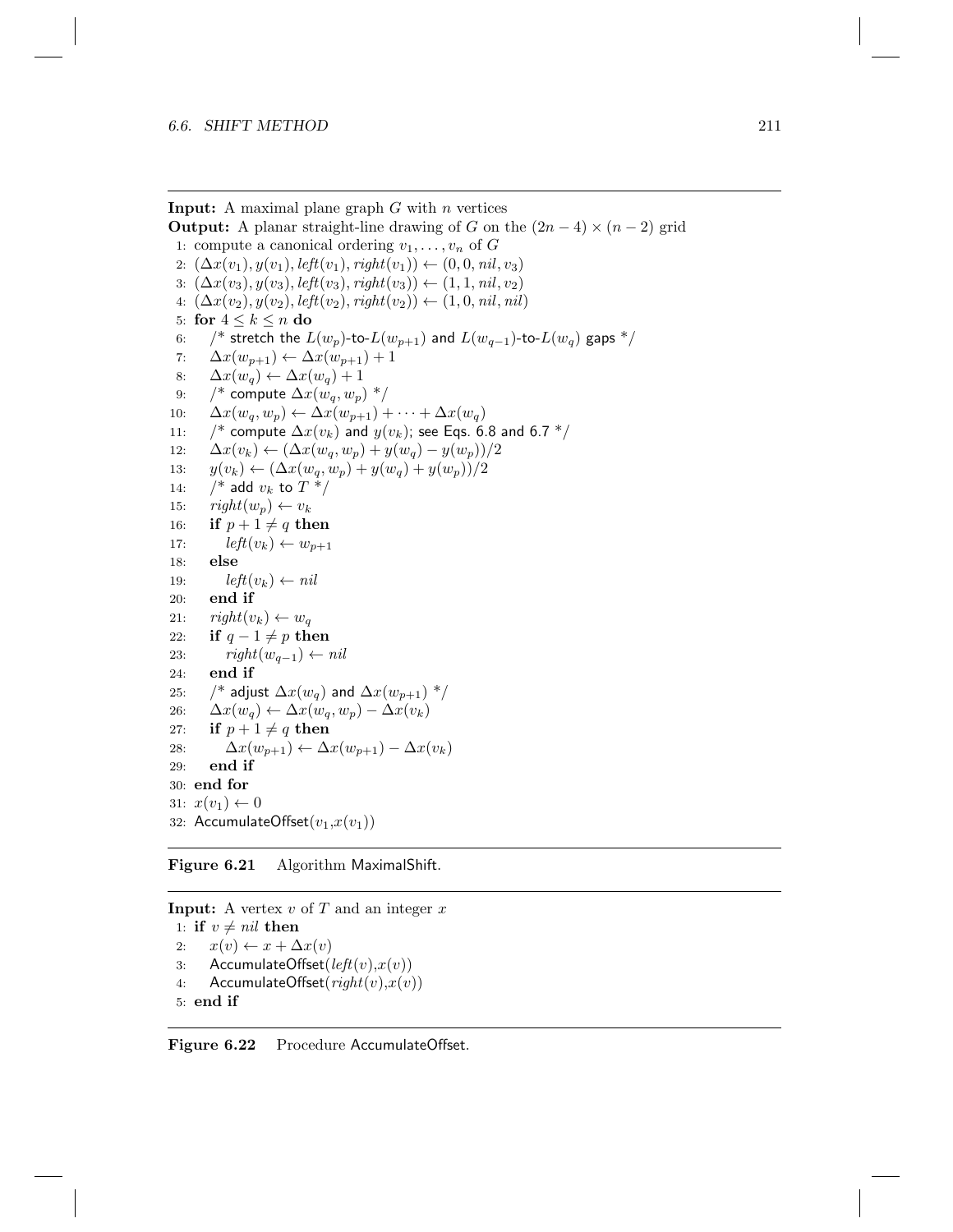#### 6.6.3 Refinements and Variations

Chrobak and Nakano [CN98] and Brandenburg [Bra08] refined the shift method by de Fraysseix, Pach, and Pollack [dFPP90], thus reducing the area of the drawing.

In the original shift method [dFPP90], we have seen that at each step the drawing satisfies the contour conditions. In the refinement by Chrobak and Nakano [CN98], these conditions are relaxed:  $x(w_i) \leq x(w_{i+1}), 1 \leq i \leq t-1$  and the equality may hold only when  $y(w_i)$  $y(w_{i+1})$ . Thus, each contour segment  $P(w_i)P(w_{i+1})$  belongs to one of the following four types:

vertical  $x(w_i) = x(w_{i+1})$  and  $y(w_i) < y(w_{i+1});$ **upward**  $x(w_i) < x(w_{i+l})$  and  $y(w_i) < y(w_{i+l});$ horizontal  $x(w_i) < x(w_{i+l})$  and  $y(w_i) = y(w_{i+l});$ downward  $x(w_i) < x(w_{i+l})$  and  $y(w_i) > y(w_{i+l})$ .

The presence of vertical contour segments allows to avoid some shifts, thus obtaining a more compact drawing. The authors present a new combinatorial structure, called a domino *chain*, which allows to partition the vertices into *stable* and *unstable*; a stable vertex  $v_k$  can be added to  $G_{k-1}$  with edge  $(w_p, v_k)$  drawn as a vertical segment and no shift is necessary. Namely, the method avoids making any shifts in approximately  $\frac{n}{3}$  steps and results in a drawing of size  $\left\lfloor \frac{2}{3}(n-1) \right\rfloor \times 4 \left\lfloor \frac{2}{3}(n-1) \right\rfloor - 1$ .

Brandenburg further improves the shifting strategy and also rotates the drawing to choose the best base edge. This refinement of the shift method results in a drawing of size  $\left\lceil \frac{4}{3}n \right\rceil \times$  $\lceil \frac{2}{3}n \rceil$ . Also, this height and width are necessary if the drawing is constrained to be enclosed by an isosceles right-angled triangle.

Kant [Kan96] presents an algorithm based on the shift method for constructing convex drawings of triconnected plane graphs on the  $(2n-4) \times (n-2)$  grid. The size of the grid is reduced to  $(n-2) \times (n-2)$  in a successive algorithm by Chrobak and Kant [CK97].

#### 6.7 Realizer Method

An alternative method for drawing maximal planar graphs on an integer grid was presented by Schnyder [Sch90]. The origins of the approach can be found in [Sch89], where it was used to characterize planar graphs as the graphs whose incidence relation is the intersection of at most three total orders<sup>3</sup> (see Theorems 4.1 and 6.2 of  $[\text{Sch89}]$ ).

#### 6.7.1 Realizers

**DEFINITION 6.3** A realizer of a maximal plane graph  $G$  is a triplet of rooted directed spanning trees of G with the following properties<sup>4</sup> (see Figure 6.23):

<sup>&</sup>lt;sup>3</sup> More formally, a graph  $G = (V, E)$  is planar if and only if the order dimension of the poset  $(V \cup E, \prec)$ , where incidence relation  $\prec$  is defined by  $v \prec e \Leftrightarrow v \in V, e \in E, v \in e$ , is at most 3. The *order dimension* of a poset is the minimum cardinality of its realizers. A *realizer* of a poset  $(X, \prec)$  is a nonempty set of total orders on X whose intersection is  $\prec$ .

<sup>4</sup>This definition of a realizer of a maximal plane graph is slightly different from the one given in [Sch90], as we consider also the external edges; our definition allows to reduce the number of special cases and to generalize the concept of realizer to triconnected plane graphs.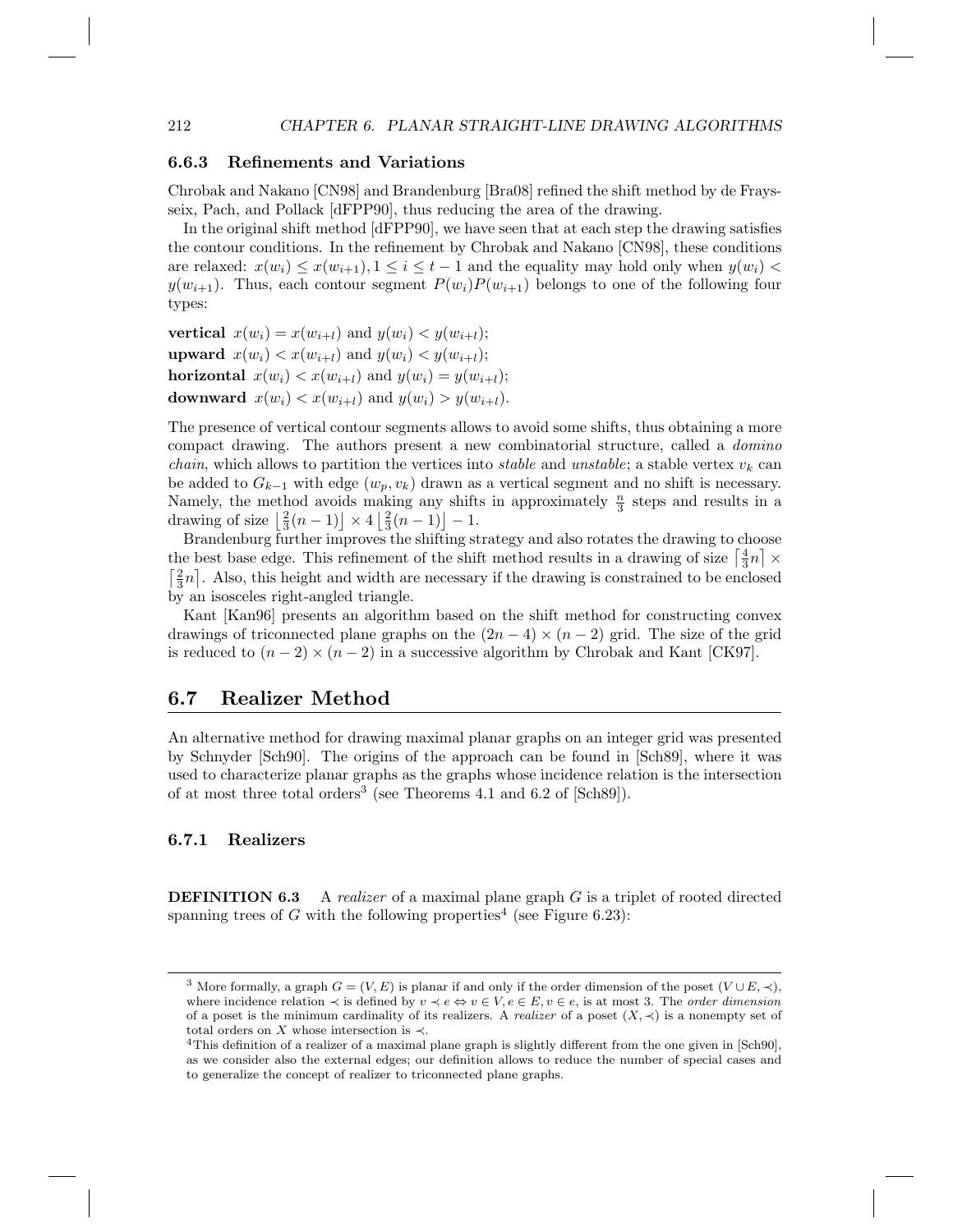#### 6.7. REALIZER METHOD 213

- 1. In each spanning tree, the edges of G are directed from children to parent.
- 2. The sinks (roots) of the spanning trees are the three external vertices of G.
- 3. Each internal edge of  $G$  is contained in one spanning tree.
- 4. Each external edge of G is contained in two spanning trees and it has different directions in the two trees.
- 5. Consider the edges of  $G$  with the directions they have in the three spanning trees (the external edges are considered twice):
	- (a) Each non-sink vertex  $v$  of G has exactly three *outgoing edges*; the circular order of the outgoing edges around  $v$  induces a circular order of the spanning trees around  $v$ ; all the non-sink vertices of  $G$  have the same circular order of the spanning trees.
	- (b) For each vertex of  $G$ , the *incoming edges* that belong to the same spanning tree appear consecutively between the outgoing edges of the other two spanning trees (for the sink of each spanning tree the first and last incoming edges are coincident with the two outgoing edges).
- 6. For the sink of each spanning tree, all the incoming edges belong to that spanning tree.



Figure 6.23 A realizer of a maximal plane graph whose vertices are numbered according to a canonical ordering. The edges are thick for the green spanning tree, medium for the blue spanning tree, and thin for the red spanning tree. Note the 2-colored edges on the external face.

Let  $T_b$ ,  $T_q$ , and  $T_r$  be the spanning trees forming a realizer of a maximal plane graph G (see Figure 6.23). We assign a color to the edges of G contained in  $T_b$ ,  $T_a$ , and  $T_r$ , say, blue, green, and red, respectively. In the figures, we use dark grey for blue, light grey for green, and medium grey for red. According to Property 3 of the realizers, each internal edge of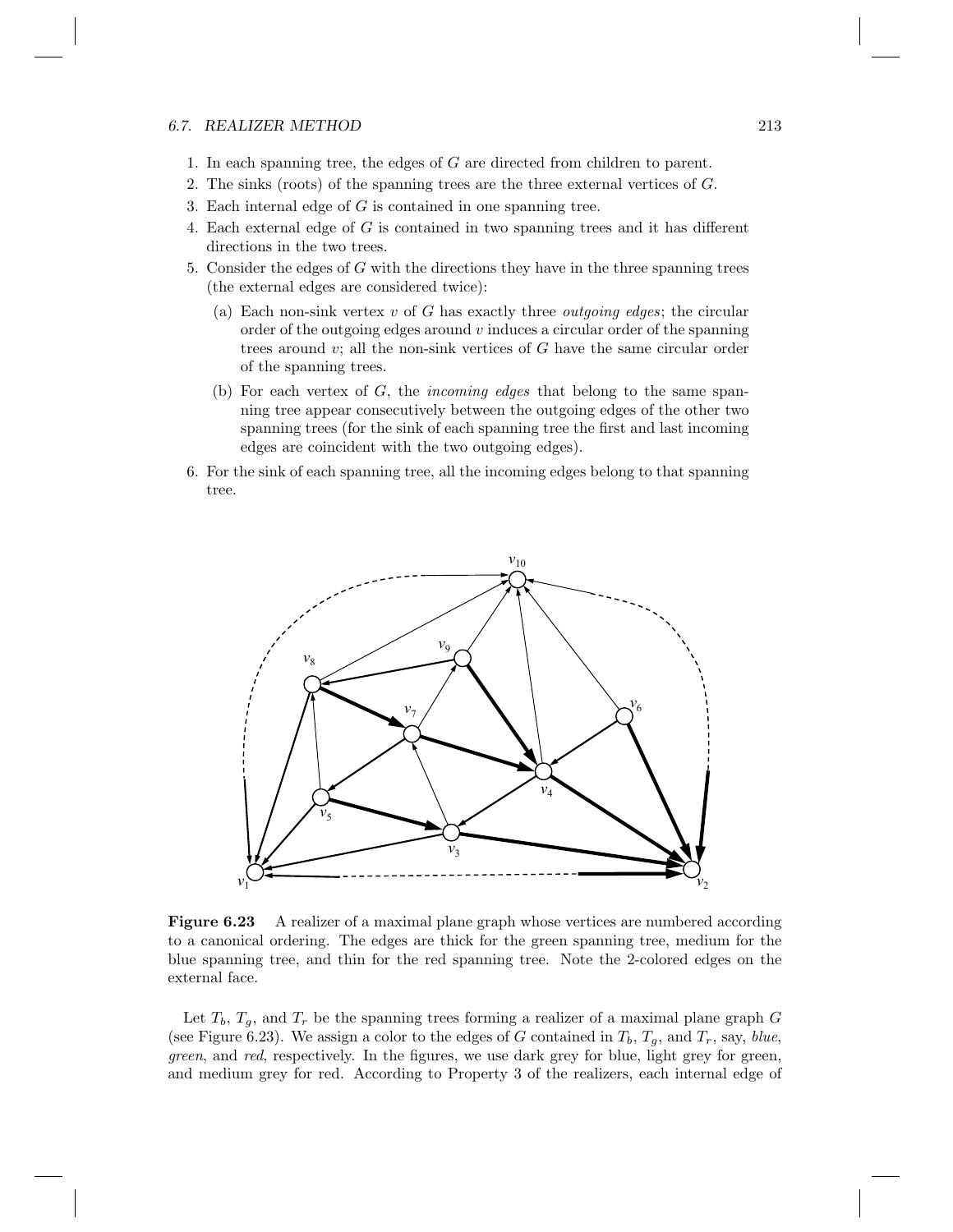G is assigned one color and is said to be 1-colored, while the three external edges of G are assigned two colors and are said to be 2-colored.

In the proof of the following lemma, we present a mechanism for constructing a realizer of a maximal plane graph  $G$  based on a canonical ordering of  $G$ ; this is different from the mechanism based on edge labelings presented in [Sch90].

LEMMA 6.4 Each maximal plane graph has a realizer, which can be computed in linear time and space.

**Proof:** Let G be a maximal plane graph. A realizer of G can be constructed by assigning colors and directions to the edges of G as follows:

- 1. a canonical ordering of  $G$  is computed;
- 2.  $v_1, v_2$ , and  $v_n$  are the sinks of the blue, green, and red tree, respectively;
- 3.  $(v_1, v_2)$  is an outgoing blue edge for  $v_2$  and an outgoing green edge for  $v_1$ ;
- 4. for each  $3 \leq k \leq n$ , let  $c_1, \ldots, c_r$  be the consecutive neighbors of  $v_k$  on  $C_{k-1}$ from left to right;  $(v_k, c_l)$  is an outgoing blue edge for  $v_k$ ;  $(v_k, c_r)$  is an outgoing green edge for  $v_k$ ; each edge  $(v_k, c_i)$ ,  $l < i < r$ , is an outgoing red edge for  $c_i$  (see Figure 6.23);
- 5.  $(v_n, v_1)$  is also an outgoing red edge for  $v_1$ , and  $(v_n, v_2)$  is also an outgoing red edge for  $v_2$ .

Note that  $v_1$  has no outgoing blue edge,  $v_2$  has no outgoing green edge, and  $v_n$  has no outgoing red edge. Besides, for each  $3 \leq k \leq n$ , the following invariants hold for  $G_k$ :

- $v_k$  has exactly one outgoing blue edge, exactly one outgoing green edge, and no outgoing red edge; the outgoing blue edge precedes the outgoing green edge in the clockwise circular order of the edges of  $C_k$ , and all the (possible) incoming red edges are incident with vertices of  $C_{k-1}$ ;
- for every vertex of  $C_k$  the (possible) incoming blue edge of  $C_k$  follows the (possible) incoming green edge of  $C_k$  in the clockwise circular order of the edges of  $C_k$ ;
- no vertex of  $C_{k-1}$  has an outgoing blue or green edge incident with  $v_k$ ;
- every vertex of  $C_{k-1}$  with no neighbor in  $G G_k$  has exactly one outgoing red edge, while every vertex of  $C_{k-1}$  with neighbors in  $G - G_k$  has no outgoing red edge;
- $G_k$  contains no cycle such that a common color is assigned to all its edges.

All the properties of a realizer easily follow from these invariants. By Lemma 6.1, the above construction can be carried out in linear time and space.

From the construction in the proof of Lemma 6.4, it follows that, for every realizer of a maximal plane graph  $G$ , all internal edges of  $G$  are 1-colored, while the three external edges are 2-colored. Also, for each vertex of  $G$ , the colors of the three outgoing edges appear in the following counterclockwise circular order: blue, green, red. Set  $\{b, g, r\}$  will be considered accordingly ordered in the rest of the chapter.

In the rest of the section, we consider a maximal plane graph  $G$  equipped with a realizer  ${T_b, T_a, T_r}$ . We denote  $v_1, v_2$ , and  $v_n$  by  $s_b, s_a$ , and  $s_r$ , respectively. For each vertex v of G, the blue path  $p_b(v)$  is the path of G along  $T_b$  from v to  $s_b$ . In the same way, we define the green path  $p_g(v)$  as the path of G along  $T_g$  from v to  $s_g$  and the red path  $p_r(v)$  as the path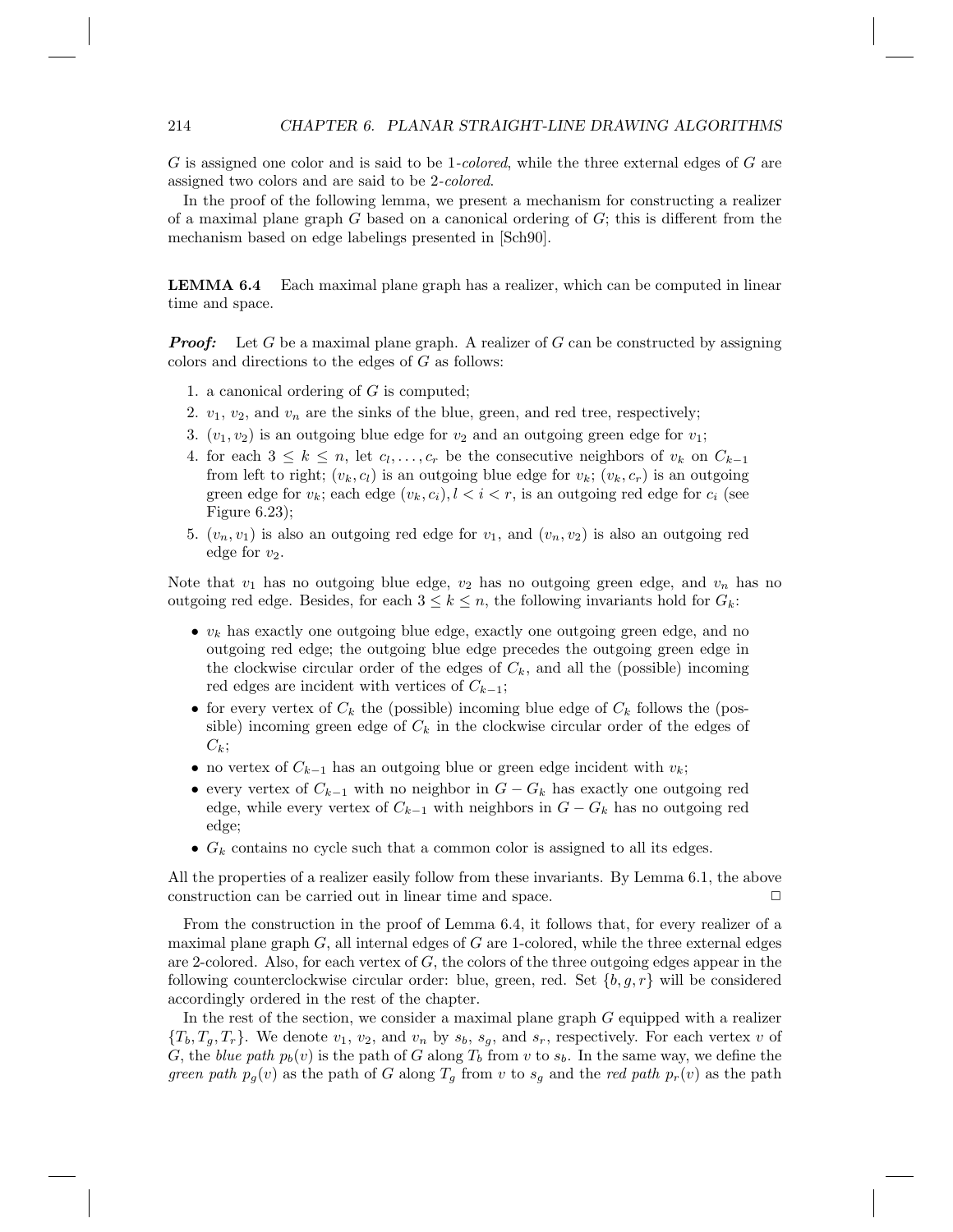#### 6.7. REALIZER METHOD 215

of G along  $T_r$  from v to  $s_r$ . Note that  $p_i(s_i), i \in \{b, g, r\}$ , is a degenerate path consisting only of  $s_i$ . The subpath of  $p_i(v), i \in \{b, g, r\}$ , from v to the ancestor u of v in  $T_i$  is denoted by  $p_i(v, u)$ . The parent of vertex v in  $T_i, i \in \{b, g, r\}$ , is denoted by  $par_i(v)$ . The lowest common ancestor of vertices u and v in  $T_i$ ,  $i \in \{b, g, r\}$ , is denoted by  $lca_i(u, v)$ .

**LEMMA 6.5** For each vertex v of G,  $p_b(v)$ ,  $p_q(v)$ , and  $p_r(v)$  have only vertex v in common.

**Proof:** W.l.o.g., suppose, for a contradiction, that  $p_b(v)$  and  $p_a(v)$  have a vertex u in common, and that  $p_b(v, u) - \{u, v\}$  and  $p_g(v, u) - \{u, v\}$  have no vertex in common with each other and with  $p_r(v)$ . Vertex u has both a blue and a green incoming edge; thus, by Property 6 of the realizers, we have  $u \neq s_b$ ,  $s_g$ . Let R be the subgraph of G bounded by  $p_b(v, u)$  and  $p_g(v, u)$ ; from the circular order of the outgoing edges at v, we have that  $p_b(v, u)$ (resp.,  $p_g(v, u)$ ) follows the boundary of R counterclockwise (resp., clockwise). Thus, by Property 5 of the realizers at u and by the planarity of  $G$ ,  $par_b(u) \in R$  (the same is true for  $par_g(u)$ ). Still by the planarity of G,  $p_b(par_b(u))$  leaves R at a vertex w; two cases are possible: (i)  $w \in p_q(v, u) - \{u, v\}$ , but this contradicts Property 5 of the realizers at w, or (*ii*)  $w \in p_b(v, u)$ , but this contradicts the acyclicity of  $T_b$ .



**Figure 6.24** The blue (medium), green (thick), and red (thin) paths for vertex  $v_9$  and corresponding blue (medium shaded), green (dark shaded) and red (light shaded) regions of vertex  $v_9$ . The coordinates of  $v_9$  in the barycentric representation are the number of faces in the blue, green, and red region, respectively, i.e., (4, 2, 9).

For each vertex v of G, the blue region  $R_b(v)$  is the subgraph of G bounded by  $p_q(v)$ ,  $p_r(v)$ and  $(s_q, s_r)$ . In the same way, the *green region*  $R_q(v)$  is the subgraph of G bounded by  $p_b(v)$ ,  $p_r(v)$  and  $(s_r, s_b)$ , and the red region  $R_r(v)$  is the subgraph of G bounded by  $p_b(v)$ ,  $p_g(v)$ and  $(s_b, s_g)$  (see Figure 6.24). Note that  $R_b(s_g) = R_b(s_r)$  is a degenerate region consisting only of  $(s_g, s_r)$ . In the same way,  $R_g(s_r) = R_g(s_b) = (s_r, s_b)$  and  $R_r(s_b) = R_r(s_g) = (s_b, s_g)$ .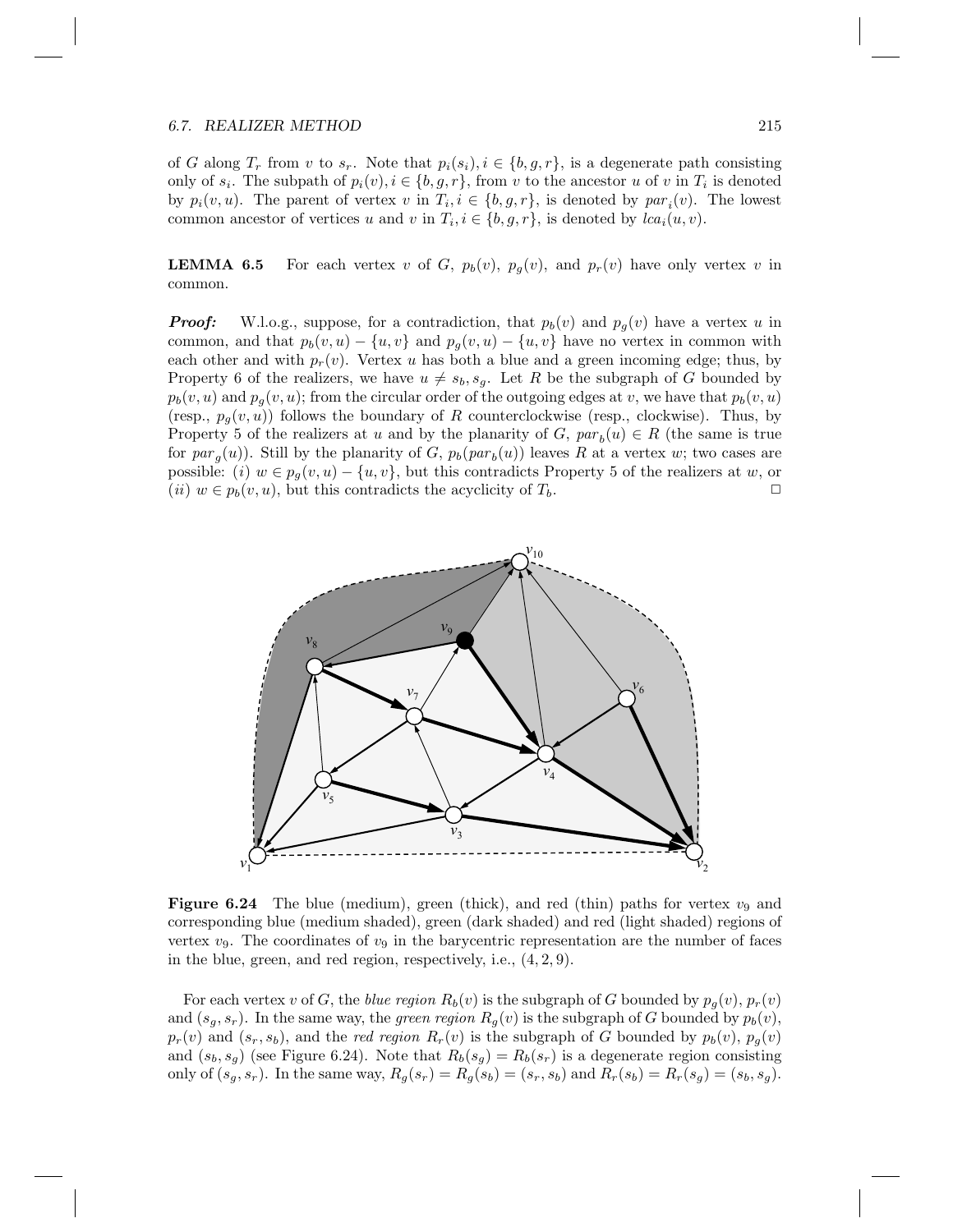**LEMMA 6.6** Let u and v be two distinct vertices of G. If  $u \in R_k(v)$ ,  $k \in \{b, g, r\}$ , then  $R_k(u) \subset R_k(v)$ .

**Proof:** W.l.o.g, we assume  $k = r$ . Two cases are possible: (i)  $u \notin p_b(v) \cup p_a(v)$ , or (ii)  $u \in p_b(v) \cup p_g(v)$ . We consider only the first case; the second is similar. By the planarity of G and by Property 5 of the realizers,  $p_b(u)$  has no vertex in common with  $p_a(v)$ , and  $p_g(u)$  has no vertex in common with  $p_b(v)$ . Thus, the region  $R_r(v) - R_r(u)$  bounded by  $p_b(u, lca_b(u, v)), p_g(u, lca_g(u, v)), p_b(v, lca_b(u, v)),$  and  $p_g(v, lca_g(u, v))$  is nonempty; hence,  $R_r(u) \subset R_r(v)$ .

Note that, for each  $k \in \{b, g, r\}$ , the inclusion partial order of the k-regions induces a partial order on the vertices of G defined by  $u \prec_k v \Leftrightarrow R_k(u) \subset R_k(v)$ . Partial order  $\prec_k$  is represented by tree  $T_k, k \in \{b, g, r\}$  of the realizer of G. Also, for each edge  $(u, w)$  and each vertex  $v \neq u, w$  of G, by the planarity of G,  $(u, w)$  is in some region  $R_k(v), k \in \{b, g, r\};$ hence,  $u \prec_k v$  and  $w \prec_k v$ . Any choice of three linear extensions of  $\prec_b, \prec_g$ , and  $\prec_r$ , produces a realizer of the poset defined in footnote (3) on page 212.

#### 6.7.2 Barycentric Representation

**DEFINITION 6.4** A *barycentric representation* of a graph  $G = (V, E)$  is an injective function  $f: v \in V \to (v_b, v_g, v_r) \in \mathbb{Z}^3$  that satisfies the following conditions:

- 1. For each vertex v of  $G$ ,  $v_b + v_q + v_r = c$ , where c is a constant dependent on  $G$ .
- 2. For each edge  $(u, w)$  and each vertex  $v \neq u, w$  of G, there exists a coordinate  $i \in$  $\{b, g, r\}$  such that  $v_i > u_i$  and  $v_i > w_i$ .

One can view  $v_b$ ,  $v_g$ , and  $v_r$  as barycentric coordinates of vertex v. Note that these coordinates have a purely combinatorial meaning.

**LEMMA 6.7** A barycentric representation  $f: v \in V \to (v_b, v_g, v_r)$  of a graph  $G = (V, E)$ is a planar straight-line drawing of G on plane  $b + g + r = c$  in  $\mathbb{Z}^3$ .

**Proof:** Let  $\pi$  be the plane in  $\mathbb{Z}^3$  defined by equation  $b + g + r = c$ . By Condition 1 of Definition 6.4, all vertices of G are mapped to points of  $\pi$ . In order to prove the planarity of the straight-line drawing, we must prove the following:

- No two vertices are mapped to the same point of  $\pi$ . By definition, since f is injective.
- No vertex overlaps an edge. Let  $(u, w)$  be an edge of G and let  $max_i = \max\{u_i, v_i\}, i \in$  ${b, g, r}$ . Let  $\lambda_b$  be the line of  $\pi$  defined by equation  $b = max_b$ , i.e., the line of  $\pi$  passing through the endpoint of segment  $f(u)f(w)$  with maximum b-coordinate and perpendicular to the b axis. Lines  $\lambda_q$  and  $\lambda_r$  are defined in a similar way, and, together with  $\lambda_b$ , identify a (closed) triangle T containing  $f(u)f(w)$ . Suppose, for a contradiction, that there exists a vertex  $v \neq u, w$  of G such that  $f(v)$  overlaps  $f(u) f(w)$ . Clearly,  $f(v)$  is contained by T, i.e.,  $v_i \leq max_i$ , for each  $i \in \{b, g, r\}$ . But this contradicts Condition 2 of Definition 6.4.
- No two edges cross. Let  $e_1 = (u, w)$  and  $e_2 = (x, y)$  be two nonincident edges of G, and let  $T_1$  and  $T_2$  be the two (closed) triangles containing  $f(u)f(w)$  and  $f(x)f(y)$ ,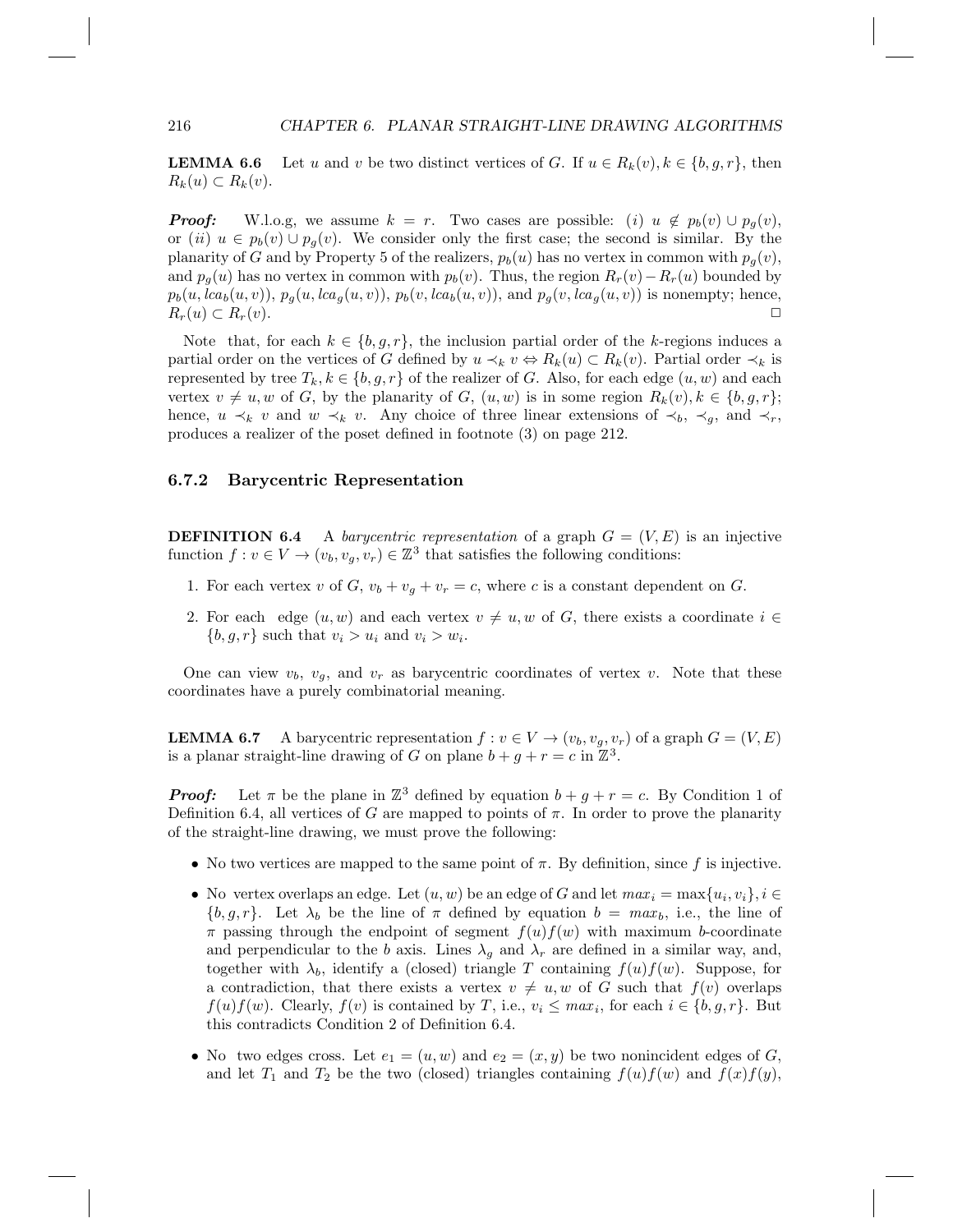#### 6.7. REALIZER METHOD 217

respectively, identified as above. Suppose, for a contradiction, that  $f(u)f(w)$  and  $f(x)f(y)$  cross. Then, either  $T_1$  contains  $f(x)$  or  $f(y)$ , or  $T_2$  contains  $f(u)$  or  $f(v)$ . But this again contradicts Condition 2 of Definition 6.4.

Lemma 6.7 implies that only a planar graph can have a barycentric representation. For each vertex v of G, we denote by  $l_b(v)$ ,  $l_a(v)$ , and  $l_r(v)$  the number of faces in  $R_b(v)$ ,  $R_a(v)$ , and  $R_r(v)$ , respectively. Note that  $0 \leq l_b(v)$ ,  $l_q(v)$ ,  $l_r(v) \leq 2n-5$  and

$$
l_b(v) + l_g(v) + l_r(v) = 2n - 5.
$$

We have that these values yield barycentric coordinates (see Figures 6.24 and 6.25), as shown by the following lemma.

**LEMMA 6.8** Let  $G = (V, E)$  be a maximal plane graph equipped with a realizer. Function  $f: v \in V \to (l_b(v), l_q(v), l_r(v))$  is a barycentric representation of G.

**Proof:** The injectivity of f follows from Lemma 6.6. Condition 1 of Definition 6.4 is trivially satisfied since for each vertex v,  $v_b + v_g + v_r = 2n - 5$ . As for Condition 2, let  $(u, w)$  and  $v \neq u, w$  be an edge and a vertex of G, respectively. W.l.o.g., let  $u \in R_r(v)$ ; by the planarity of G,  $w \in R_r(v)$ , as well. By Lemma 6.6,  $R_r(u) \subset R_r(v)$  and  $R_r(w) \subset R_r(v)$ . Hence,  $v_r > u_r$  and  $v_r > w_r$ .

Let  $\Gamma$  be the planar straight-line drawing resulting from the barycentric representation of Lemma 6.8. By that lemma and by Lemma 6.7,  $\Gamma$  is a planar straight-line drawing of G on plane  $b + g + r = 2n - 5$  in  $\mathbb{Z}^3$ . In particular, vertices  $s_b$ ,  $s_g$ , and  $s_r$  are mapped to points  $(2n-5, 0, 0), (0, 2n-5, 0),$  and  $(0, 0, 2n-5)$ , respectively. A planar straight-line drawing of G on the  $(2n-5) \times (2n-5)$  grid in  $\mathbb{Z}^2$  can be obtained by projecting  $\Gamma$ , e.g., by dropping, for each vertex v, the red coordinate  $v_r$ , as illustrated in Figure 6.26.

As for the time and space complexity, by Lemma 6.4, a realizer of G can be constructed in linear time and space. The coordinates of the vertices of G can also be computed in linear time and space.

It is possible to obtain more compact drawings by relaxing the constraints imposed on the vertex coordinates by Definition 6.4. Given two ordered pairs  $(a, b)$  and  $(c, d)$ , the  $>_{lex}$ relation is defined by  $(a, b) >_{lex} (c, d) \Leftrightarrow a > c \vee (a = c \wedge b > d).$ 

**DEFINITION 6.5** A weak barycentric representation of a graph  $G = (V, E)$  is an injective function  $f: v \in V \to (v_b, v_g, v_r) \in \mathbb{Z}^3$  that satisfies the following conditions:

- 1. For each vertex v of G,  $v_b + v_g + v_r = c$ , where c is a constant dependent on G.
- 2. For each edge  $(u, w)$  and each vertex  $v \neq u, w$  of G, there exist two consecutive coordinates i and j in the circularly ordered set  $\{b, g, r\}$  such that  $(v_i, v_j) >_{lex} (u_i, u_j)$ and  $(v_i, v_j) >_{lex} (w_i, w_j)$ .

The following lemma can be proved similarly to Lemma 6.7 and implies that only a planar graph can have a weak barycentric representation.

**LEMMA 6.9** [Sch90] A weak barycentric representation  $f: v \in V \rightarrow (v_b, v_q, v_r)$  of a graph  $G = (V, E)$  is a planar straight-line drawing of G on plane  $b + g + r = c$  in  $\mathbb{Z}^3$ .

 $\Box$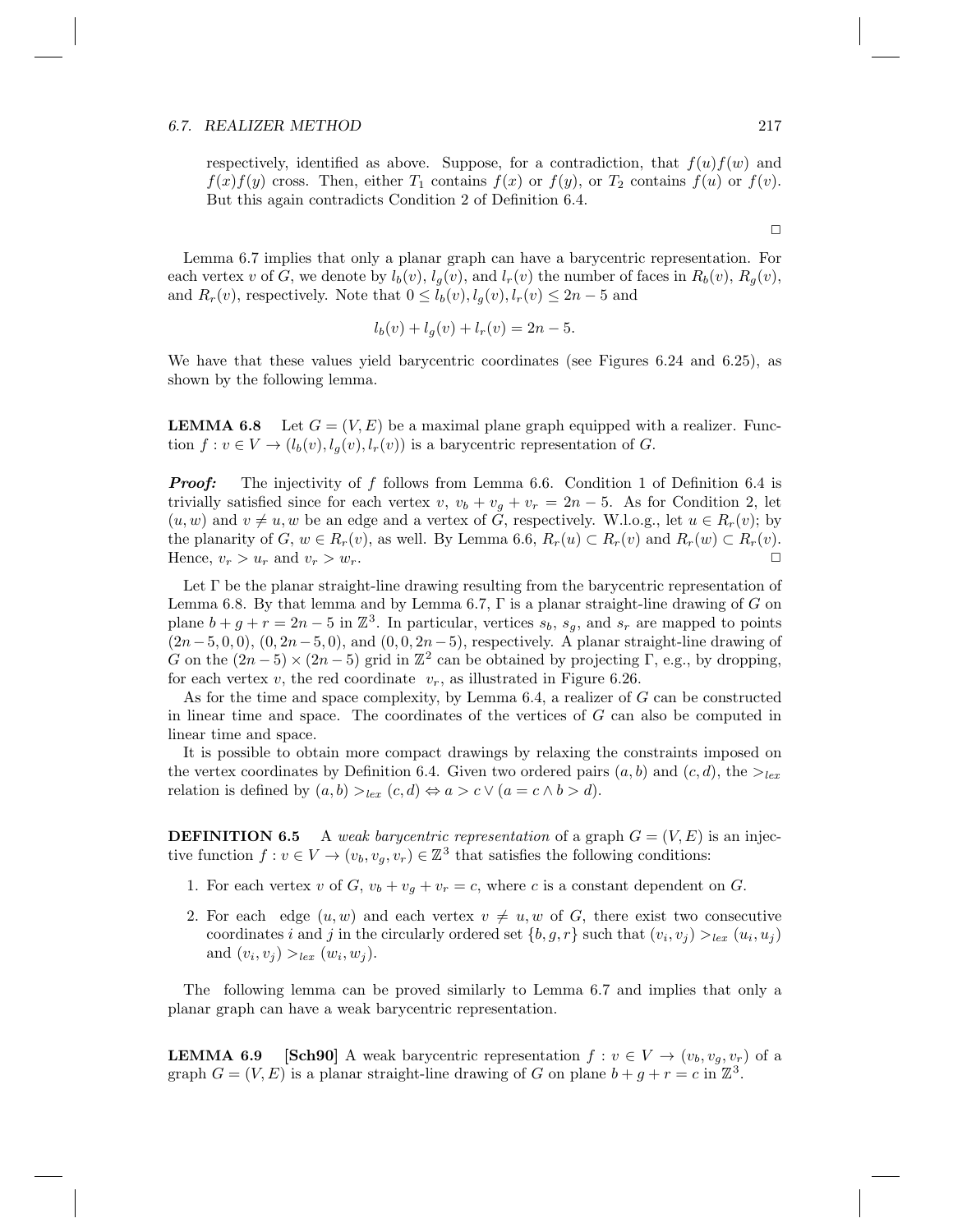

Figure 6.25 Barycentric coordinates obtained from a realizer.



Figure 6.26 Planar straight-line grid drawing obtained from the barycentric coordinates of Figure 6.25 by dropping the third (red) coordinate. The horizontal and vertical axes are shown reversed to maintain the visual correspondence with the drawing of Figure 6.25.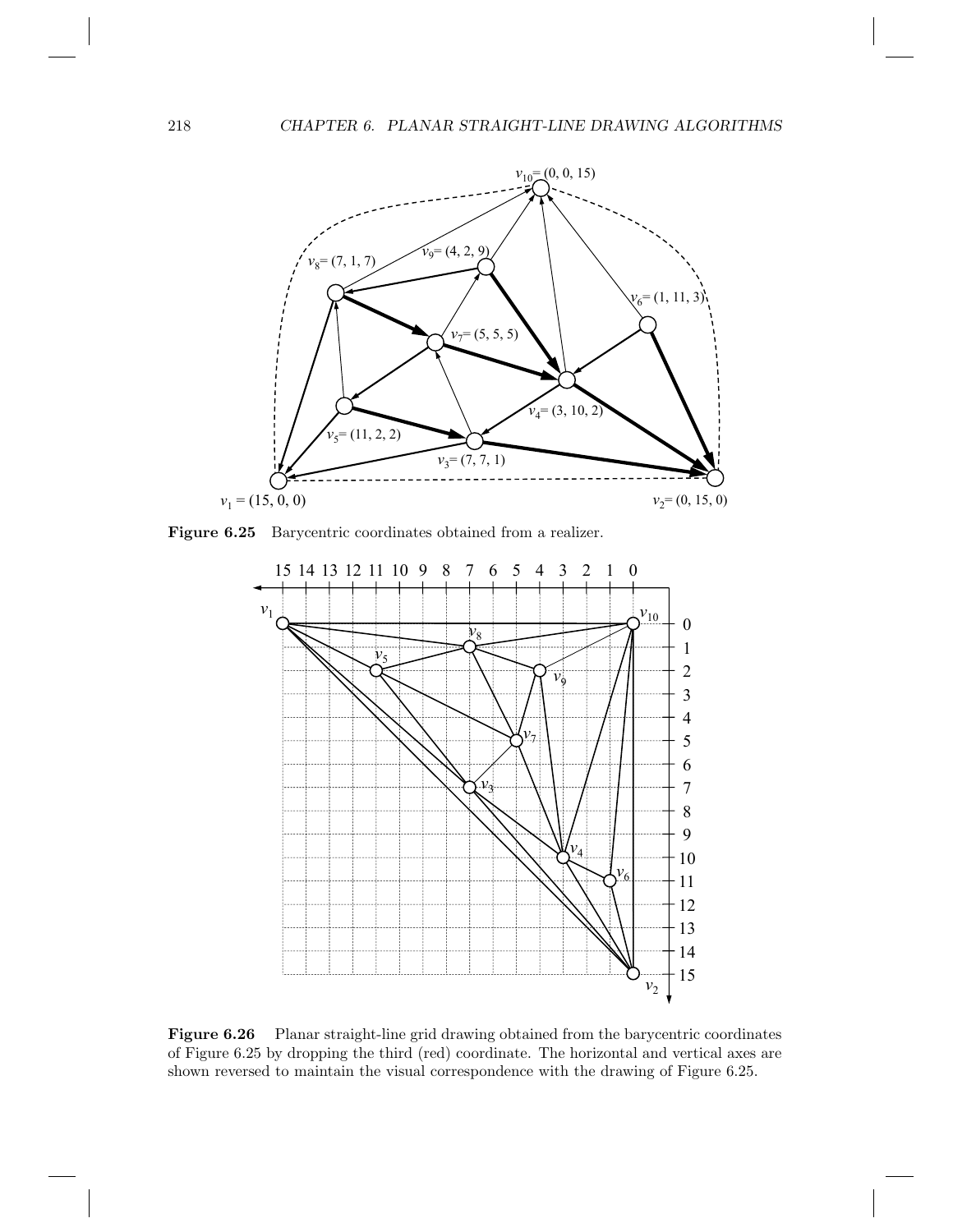#### 6.7. REALIZER METHOD 219

For each vertex v of G, we denote by  $n_b(v)$ ,  $n_a(v)$ , and  $n_r(v)$  the number of vertices in  $R_b(v) - p_r(v)$ ,  $R_g(v) - p_b(v)$ , and  $R_r(v) - p_g(v)$ , respectively. Note that  $0 \leq$  $n_b(v), n_g(v), n_r(v) \leq n-2$  and  $n_b(v) + n_g(v) + n_r(v) = n-1$ .

**LEMMA 6.10** Let u and v be two distinct vertices of G, and let i and j be two consecutive coordinates in the circularly ordered set  $\{b, g, r\}$ . If  $u \in R_i(v)$ , then  $(n_i(v), n_i(v)) >_{lex}$  $(n_i(u), n_i(u)).$ 

**Proof:** W.l.o.g, we assume  $i = r$  and thus  $j = b$ . Two cases are possible:

- 1.  $u \notin p_q(v)$ ; by Lemma 6.6,  $R_r(u) \subset R_r(v)$ , and thus  $p_q(u)$  is in  $R_r(v)$ ; since  $u \in p_q(u)$ , we have  $u \notin R_r(u)-p_q(u)$  while  $u \in R_r(v)-p_q(v)$ ; thus,  $R_r(u)-p_q(u) \subset R_r(v)-p_q(v)$ ; hence,  $n_r(v) > n_r(u);$
- 2.  $u \in p_q(v)$ ; two subcases are possible:
	- (a)  $R_r(u) p_q(u) \subset R_r(v) p_q(v)$ ; hence,  $n_r(v) > n_r(u)$ ;
	- (b)  $R_r(u) p_g(u) = R_r(v) p_g(v)$  (this subcase occurs if  $par_b(u) = par_b(v)$ ); hence,  $n_r(v) = n_r(u)$ ; however,  $u \in R_b(v)$  and  $u \notin p_r(v)$ ; by the same argument used for Case 1,  $n_b(v) > n_b(u)$ .

Thus,  $(n_r(v), n_b(v)) >_{lex} (n_r(u), n_b(u)).$ 

**LEMMA 6.11** Let  $G = (V, E)$  be a maximal planar graph equipped with a realizer. Function  $f: v \in V \to (n_b(v), n_g(v), n_r(v))$  is a weak barycentric representation of G.

**Proof:** Injectivity of f follows from Lemma 6.10. Condition 1 of Definition 6.5 is trivially satisfied, since, for each vertex v,  $v_b + v_g + v_r = n - 1$ . As for Condition 2, let  $(u, w)$  and  $v \neq u, w$  be an edge and a vertex of G, respectively. W.l.o.g., let  $u \in R_r(v)$ ; by the planarity of G,  $w \in R_r(v)$ , as well. Hence, by Lemma 6.10,  $(v_r, v_b) >_{lex} (u_r, u_b)$  and  $(v_r, v_b) >_{lex} (w_r, w_b).$ 

#### 6.7.3 Implementation

Let  $\Gamma$  be the straight-line drawing of G resulting from the weak barycentric representation of Lemma 6.11. By that lemma and by Lemma 6.9,  $\Gamma$  is a planar straight-line drawing of G on plane  $b + g + r = n - 1$  in  $\mathbb{Z}^3$ . In particular, vertices  $s_b$ ,  $s_g$ , and  $s_r$  are mapped to points  $(n-2,1,0), (0, n-2,1),$  and  $(1,0, n-2)$ , respectively. A planar straight-line drawing of G on the  $(n-2) \times (n-2)$  grid in  $\mathbb{Z}^2$  can be obtained by projecting  $\Gamma$ , e.g., by dropping, for each vertex  $v$ , the red coordinate  $v_r$ .

We now consider the time and space complexity. By Lemma  $6.4$ , a realizer of  $G$  can be constructed in linear time and space. Next, we show that the coordinates for the vertices of G can be computed in linear time and space. In particular, we show how to compute, for each vertex v of G, coordinate  $v_r$ ; coordinates  $v_b$  and  $v_g$  can be computed similarly.

From the planarity of G and Property 5 of the realizers, it follows that, for each vertex  $u \neq v \in R_r(v)$ , (i) the subtree  $T_r(u)$  of  $T_r$  rooted at u is contained by  $R_r(v)$ , and (ii)  $p_r(u)$ has exactly one vertex w in common with  $p_b(v) \cup p_a(v)$  (note that  $u \in T_r(w)$ ).

First, we compute, for each vertex v of G, the number of its descendants in  $T_r$ , including v itself, and store it in variable numdesc<sub>r</sub>(v); this can be done by a postorder visit of  $T_r$ .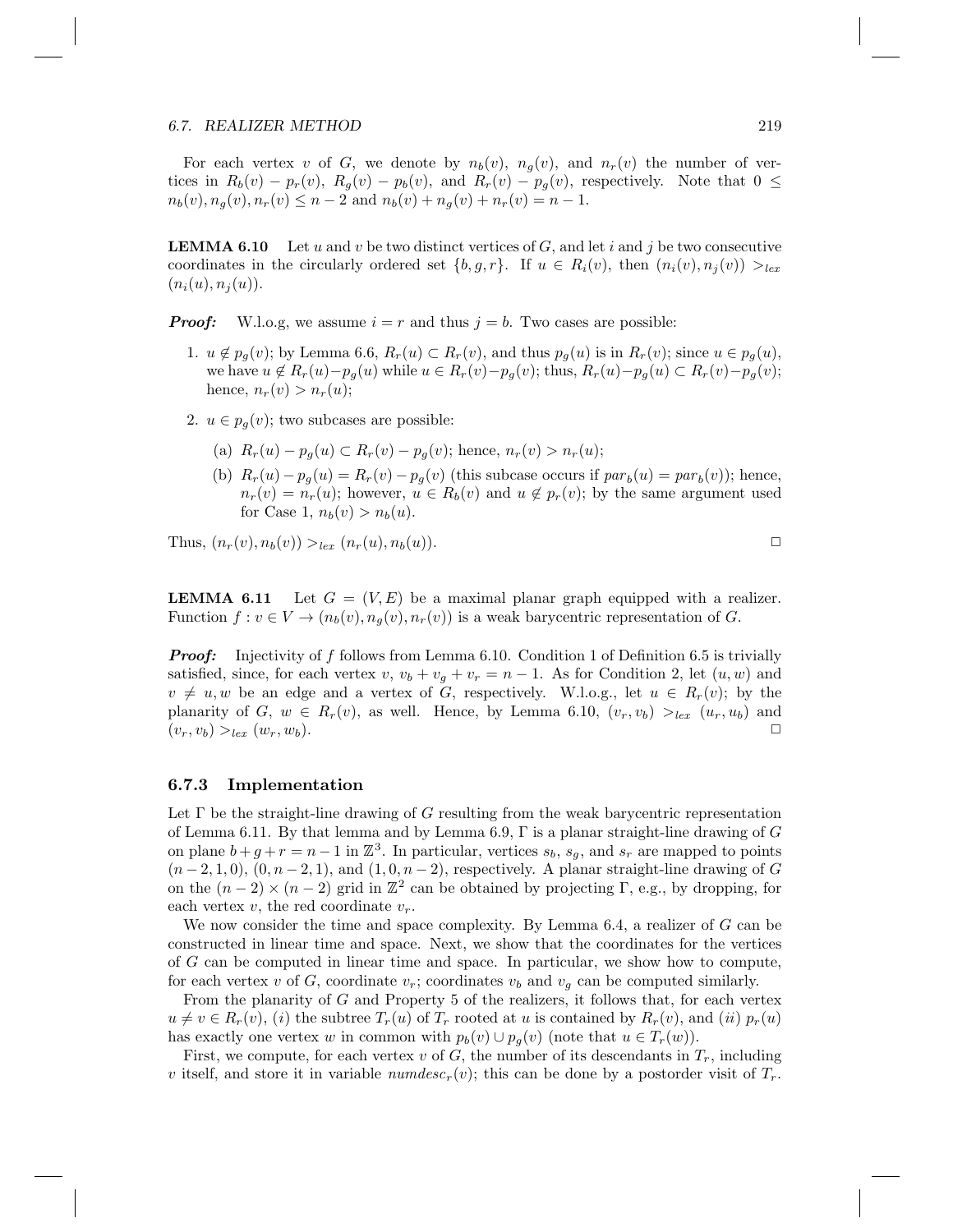Second, we compute, for each vertex v of G, the number of its ancestors in  $T_q$ , including v itself, and store it in variable  $numanc_g(v)$ ; this can be done by a preorder visit of  $T_g$ . Finally, we compute, for each vertex v of  $G$ ,  $\sum_{w \in p_b(v)}$  numdesc<sub>r</sub>(w) and  $\sum_{w \in p_g(v)}$  numdesc<sub>r</sub>(w); this can be done by a preorder visit of  $T_b$  and  $T_g$ , respectively.

For each vertex v of G, the number  $n_r(v)$  of vertices in  $R_r(v) - p_g(v)$ , i.e., coordinate  $v_r$ , is given by the expression

$$
\sum_{w \in p_b(v)} numdesc_r(w) + \sum_{w \in p_g(v)} numdesc_r(w) - numdesc_r(v) - numanc_g(v)
$$

It follows that the coordinates for the vertices of  $G$  can be computed by a constant number of traversals of  $T_b$ ,  $T_g$ , and  $T_r$ , and thus globally in  $O(n)$  time. Furthermore, the additional variables used in the tree traversals clearly take  $O(n)$  space.

Thus, we obtain the following theorem that summarizes the area bound and computational complexity of the realizer method.

**Theorem 6.2** [Sch90] Let G be a maximal plane graph with n vertices. The realizer method computes a planar straight-line drawing of G on the  $(n-2) \times (n-2)$  grid in  $O(n)$ time and space.

#### 6.7.4 Refinements and Variations

Zhang and He [ZH03] discovered some new properties of Schnyder's realizers and were able to further reduce the grid size (in most cases).

Di Battista, Tamassia, and Vismara [DTV99] extend the realizer method to construct in linear time a convex grid drawing of a triconnected plane graph on the  $(f - 1) \times (f - 1)$ grid, where  $f$  is the number of faces of the graph. The same result had been claimed by Schnyder and Trotter [ST92] without proof and is independently obtained by Felsner [Fel01] with different techniques. A method that further improves the grid size was developed by Bonichon, Felsner, and Mosbah [BFM07].

#### Acknowledgment

Roberto Tamassia contributed to the writing of this chapter.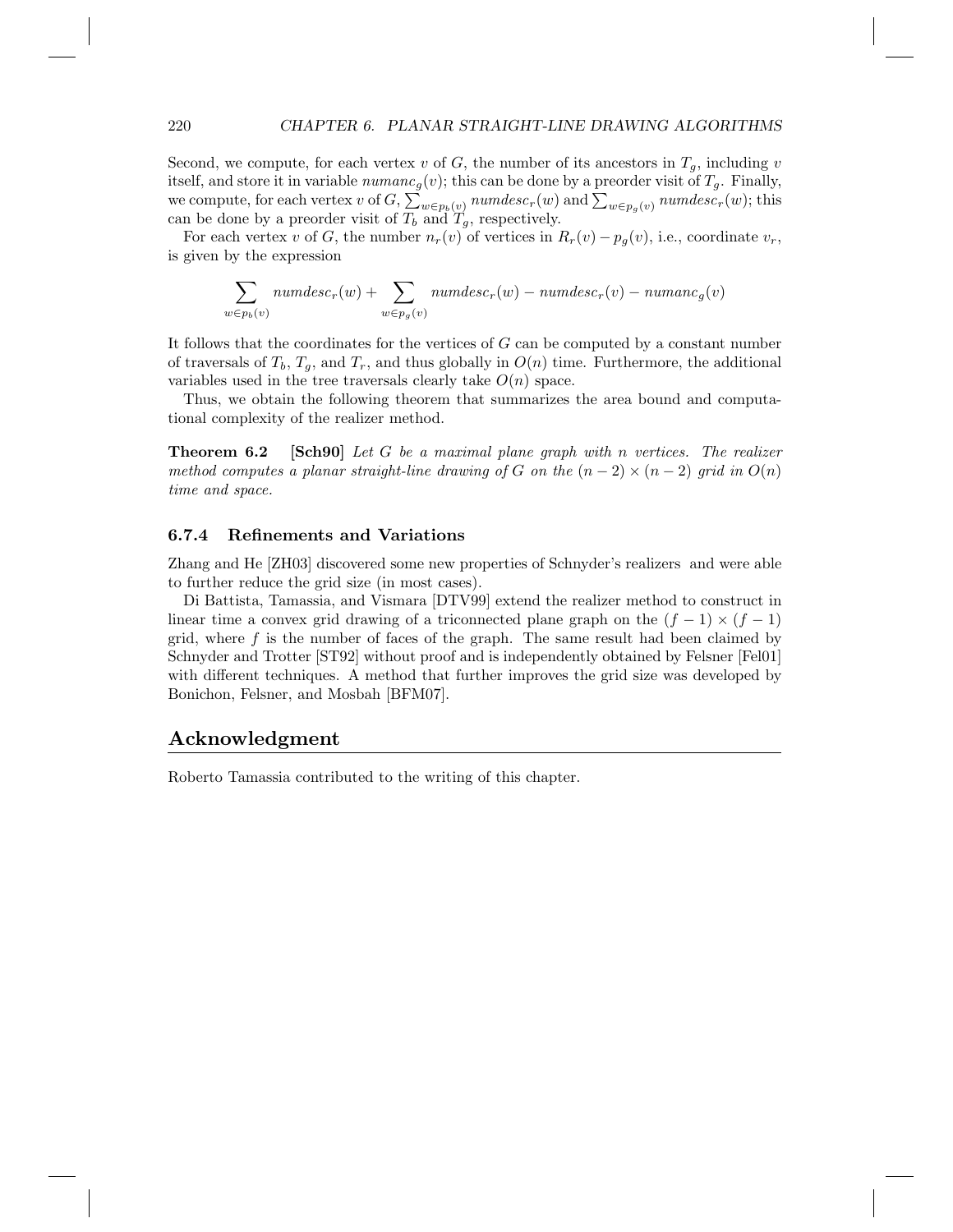#### References

- [BFM07] Nicolas Bonichon, Stefan Felsner, and Mohamed Mosbah. Convex drawings of 3-connected plane graphs. Algorithmica, 47:399–420, 2007.
- [Bra08] Franz J. Brandenburg. Drawing planar graphs on  $\frac{8}{9}n^2$  area. Electronic Notes in Discrete Mathematics, 31:37–40, 2008.
- [CG95] I. F. Cruz and A. Garg. Drawing graphs by example efficiently: Trees and planar acyclic digraphs. In R. Tamassia and I. G. Tollis, editors, Graph Drawing (Proc. GD '94), volume 894 of Lecture Notes Comput. Sci., pages 404–415. Springer-Verlag, 1995.
- [CK97] M. Chrobak and G. Kant. Convex grid drawings of 3-connected planar graphs. Internat. J. Comput. Geom. Appl., 7(3):211–223, 1997.
- [CN98] Marek Chrobak and S. Nakano. Minimum-width grid drawings of plane graphs. Comput. Geom. Theory Appl., 11:29–54, 1998.
- [CON85] N. Chiba, K. Onoguchi, and T. Nishizeki. Drawing planar graphs nicely. Acta Inform., 22:187–201, 1985.
- [CP95] M. Chrobak and T. Payne. A linear-time algorithm for drawing planar graphs. Inform. Process. Lett., 54:241–246, 1995.
- [CYN84] N. Chiba, T. Yamanouchi, and T. Nishizeki. Linear algorithms for convex drawings of planar graphs. In J. A. Bondy and U. S. R. Murty, editors, Progress in Graph Theory, pages 153–173. Academic Press, New York, NY, 1984.
- [DF13] Giuseppe Di Battista and Fabrizio Frati. Drawing trees, outerplanar graphs, series-parallel graphs, and planar graphs in a small area. In J. Pach, editor, Thirty Essays on Geometric Graph Theory, pages 121–166. 2013.
- [dFPP90] H. de Fraysseix, J. Pach, and R. Pollack. How to draw a planar graph on a grid. Combinatorica, 10(1):41–51, 1990.
- [Dji95] H. N. Djidjev. On drawing a graph convexly in the plane. In R. Tamassia and I. G. Tollis, editors, Graph Drawing (Proc. GD '94), volume 894 of Lecture Notes Comput. Sci., pages 76–83. Springer-Verlag, 1995.
- [DTV99] G. Di Battista, R. Tamassia, and L. Vismara. Output-sensitive reporting of disjoint paths. Algorithmica, 23(4):302–340, 1999.
- [Fár48] I. Fáry. On straight lines representation of planar graphs. Acta Univ. Szeged. Sect. Sci. Math., 11:229–233, 1948.
- [Fel01] Stefan Felsner. Convex drawings of planar graphs and the order dimension of 3-polytopes. Order, 18:19–37, 2001.
- [HT73] J. Hopcroft and R. E. Tarjan. Dividing a graph into triconnected components. SIAM J. Comput., 2(3):135–158, 1973.
- [Kan96] G. Kant. Drawing planar graphs using the canonical ordering. Algorithmica, 16:4–32, 1996. (special issue on Graph Drawing, edited by G. Di Battista and R. Tamassia).